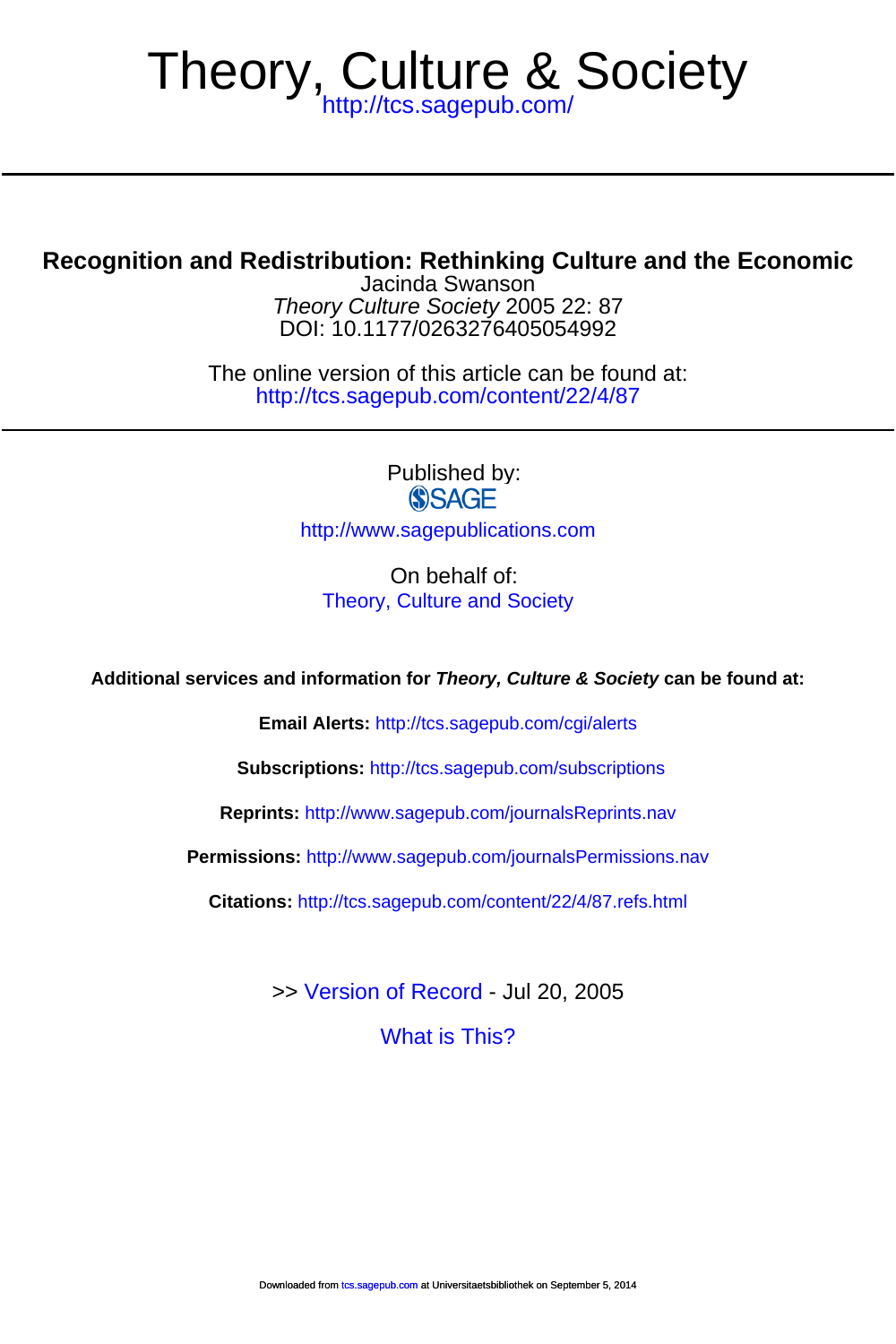# Recognition and Redistribution Rethinking Culture and the Economic

## *Jacinda Swanson*

**COVER THE last several years Nancy Fraser has elaborated a frame-**<br>work for analyzing different forms of oppression using the categories<br>of redistribution and recognition. Interestingly, this framework has<br>come under crit work for analyzing different forms of oppression using the categories of redistribution and recognition. Interestingly, this framework has come under criticism, although from somewhat different directions, from Iris Marion Young and Judith Butler, despite the fact that all three theorists are similarly committed to the notion that justice is not reducible solely to economic justice and that struggles against 'cultural' forms of oppression are equally important (Butler, 1997c: 265–9; Fraser, 1998a: 4, 2000a: 22; Young, 2000: 85–6). Yet, both Young (1997) and Butler (1997c) find fault with Fraser's categories of redistribution and recognition.

In this article, I examine the debate about Fraser's framework, in order to explore how Fraser and her critics conceptualize economic relations and the relationship among economics, politics and culture. In addition to indicating their important contributions to understanding injustice, I identify where their frameworks are potentially problematic or do not go far enough in theorizing the complex interconnections among economics, politics and culture. Along the way, I argue for a somewhat different approach to analyzing the causes of various forms of oppression and the relation between culture and the economic. It is important to note, though, that my alternative framework is in many ways similar to the overall theoretical approaches of all three theorists – I readily acknowledge significant theoretical debts to each.

Following Claude Lefort's (1988) criticism of political science's and liberalism's separation of society into different spheres that can be analyzed apart from each other, I borrow from a small, but growing body of antiessentialist Marxian theory – as well as from Antonio Gramsci's theory of hegemony and innovative new research in disciplines like history and anthropology – which analyzes the ways in which cultural and political

<sup>■</sup> *Theory, Culture & Society* 2005 (SAGE, London, Thousand Oaks and New Delhi), Vol. 22(4): 87–118 DOI: 10.1177/0263276405054992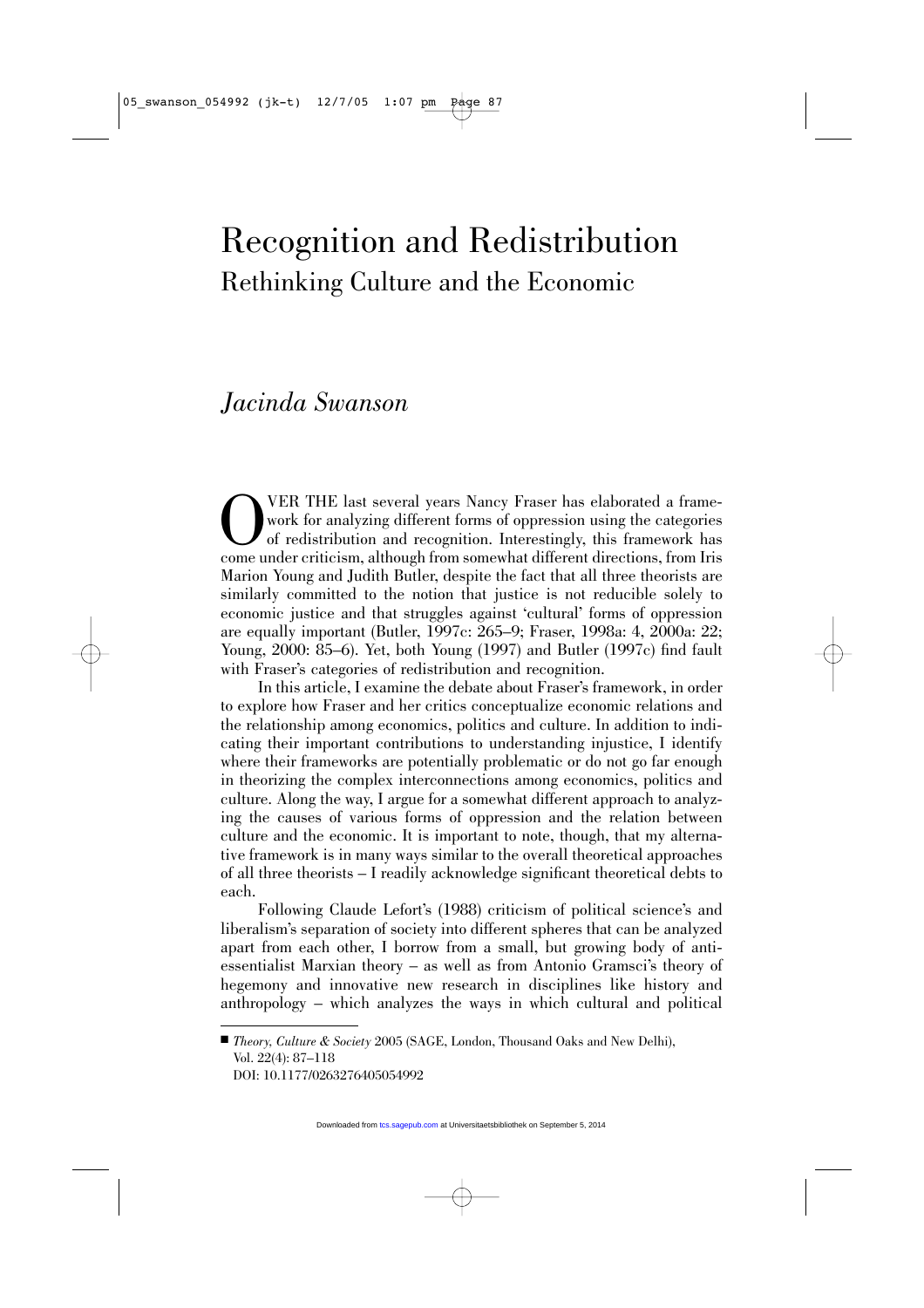processes affect economic relations (and vice versa). This form of noneconomistic, non-deterministic theorizing holds that every practice or phenomenon in society is overdetermined – fundamentally constituted, not just affected or influenced – by a complex set of political, cultural and economic processes (or conditions of existence). In this way, no social practice is every purely economic, cultural or political. Consequently, the search for root or singular causes, for example, of heterosexism or economic exploitation, is abandoned in favor of concrete explorations of the specific and numerous processes constituting and enabling any phenomenon. Related, because cultural, political and economic processes can be found in every aspect of the social world, the notion that there is anything like a cultural sphere or an economic sphere (e.g. 'the economy') where cultural or economic processes uniquely occur is rejected. Cultural processes – those social processes related to human meaning, values, identities and discourses – are instead theorized as occurring throughout society, just as the production and distribution of goods and services, that is, economic processes, are.

From this theoretical vantage point, Fraser's binary economy/culture, her framework of recognition versus redistribution, and Young's distinction between culture and structure are overly broad and potentially misleading. I argue that social relationships instead need to be disaggregated further, into more than just two (or three) categories (section I), and that the economic and the cultural (as well as the political) should be theorized as always complexly overdetermining each other (section II). Although Fraser, for example, explicitly eschews separating economics and culture ontologically, some of her conceptualizations of economic phenomena and her descriptions of the 'ultimate' causes of injustice being either economic or cultural are inconsistent with her commitment to making only *analytical* distinctions. Like Marx's discussion of commodity fetishism, the concept of overdetermination demonstrates that economic practices are always dependent upon specific historical and contingent identities (e.g. as commodity exchangers and calculators of equal values) and knowledges – that is, upon cultural processes (Amariglio and Callari, 1993; Amariglio and Ruccio, 1994). Hence, ending even 'economic' forms of injustice means, among other things, not only criticizing the identities, knowledges and discourses that make economic injustice possible, but also replacing them with new identities, knowledges and discourses that will enable more just economic practices.

I also use my alternative theoretical framework to raise questions about Butler's and Fraser's conceptualizations of the economy and capitalism, and Fraser's and Young's theorizations of social structures (section III) and social groups/collectivities (section IV). Rather than viewing 'the economy' and capitalism in totalizing, essentialist and determinist ways, it is important to acknowledge both the diversity of economic practices and the fact that they occur throughout society, including in households, neighborhoods, government agencies and schools. Recognizing, for example, that non-capitalist production and non-market forms of distribution and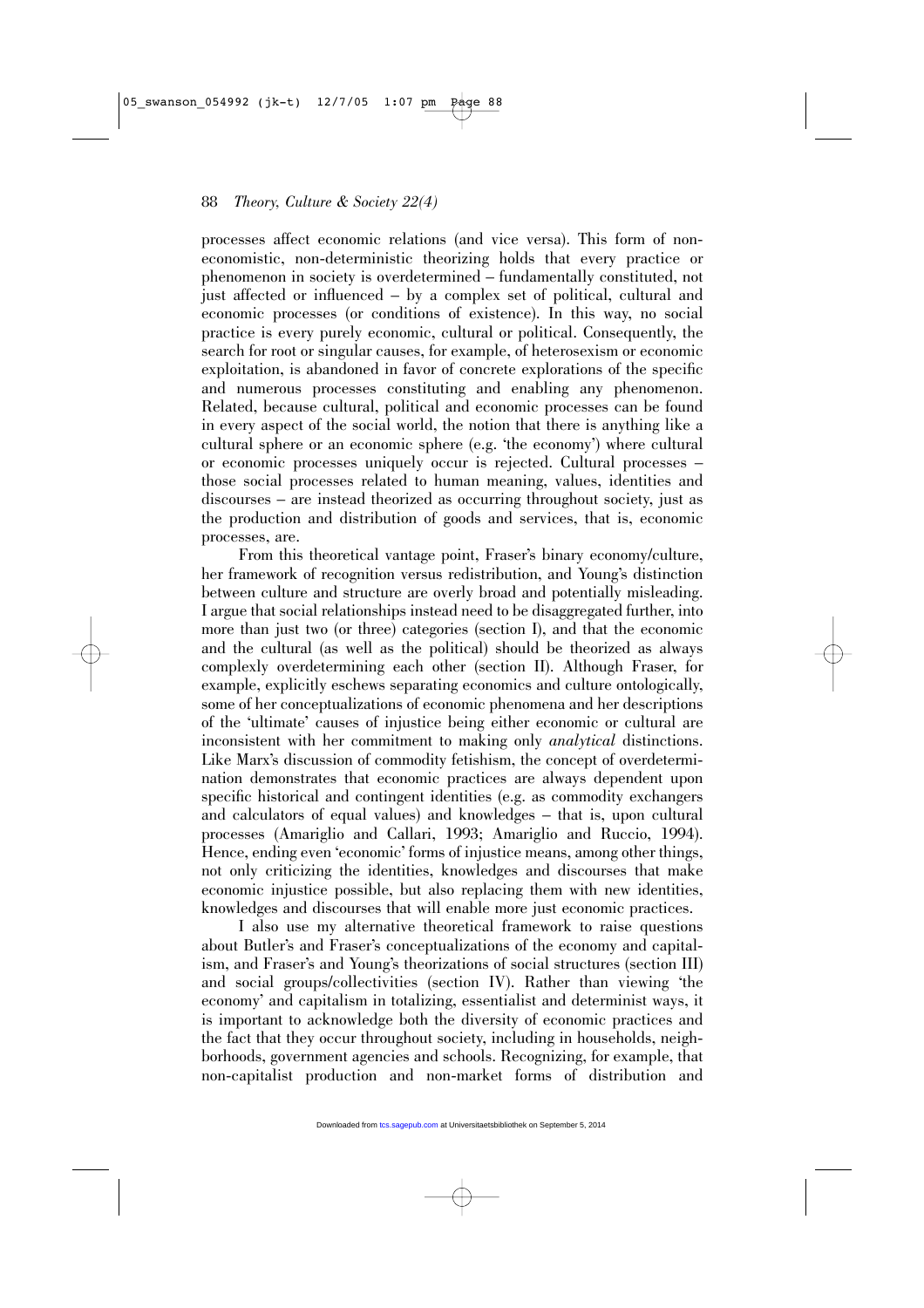exchange – such as gifting, bartering and government allocation – occur is integral to better understanding economic (in)justice as well as the economic conditions of existence of political and cultural (in)justice. Finally, I argue that a Gramscian theory of hegemonic formations provides a better starting point for analyzing and struggling against oppression than either social structures or social groups/collectivities (section IV). A focus on social groups tends to obscure important issues concerning the politics of emancipatory struggles, and the language of social structures is theoretically untenable and politically debilitating insofar as it treats social practices like capitalism as autonomous and relatively intractable structures and leaves their complexity and contingency under-theorized.

#### **Fraser's Framework of Redistribution and Recognition**

In proposing her framework of redistribution and recognition, Fraser has at least two primary goals. First, she is attempting to correct the different, but equally one-sided, approaches of, on the one hand, some orthodox Marxists and others on the 'social' – as opposed to 'cultural' – Left who view oppression as ultimately rooted in economic inequality and/or see cultural struggles against injustice as divisive of the Left or secondary in importance (cf. Gitlin, 1995; Harvey, 1996; Rorty, 2000; Bernans, 2002: 63–4). On the other hand, she criticizes those focusing on cultural sources of oppression as often neglecting economic issues. Second and closely related, Fraser seeks to define justice as involving issues of both economic distribution and cultural recognition, and to show that these two irreducible aspects of justice are not necessarily incompatible. Struggles for distributive and cultural justice can be made more compatible, for instance, if they are pursued through strategies that promote group de-differentiation rather than strategies that exacerbate the differences – and hence potential resentments – between individuals or between groups. Fraser argues that struggles for cultural and economic justice do not inevitably conflict and, further, should be combined (1997a: 127, 1997b: 11–13, 1997f: 181, 1998a: 4–6, 2000c: 95–7, 2003: 7–9).

Under the rubric of *maldistribution*, Fraser includes exploitation, economic marginalization and deprivation (1997b: 13, 1998a: 6–7, 2003: 12–13). Although Fraser's theorization of misrecognition has evolved slightly over the past few years, in her latest work she defines both misrecognition and maldistribution as hampering *participatory parity*. She argues that justice requires parity of participation: 'social arrangements that permit all (adult) members of society to interact with one another as peers' (2000c: 108). Participatory parity has, in her view, both 'objective' and 'intersubjective' preconditions, which she traces to just patterns of economic distribution and cultural value, respectively. These latter preconditions are those Fraser associates with issues of recognition. Conceiving 'recognition as a question of social status' – where the notion of status is conceptualized in (updated) Weberian terms – she describes *misrecognition* as 'social subordination in the sense of being prevented from participating as a peer in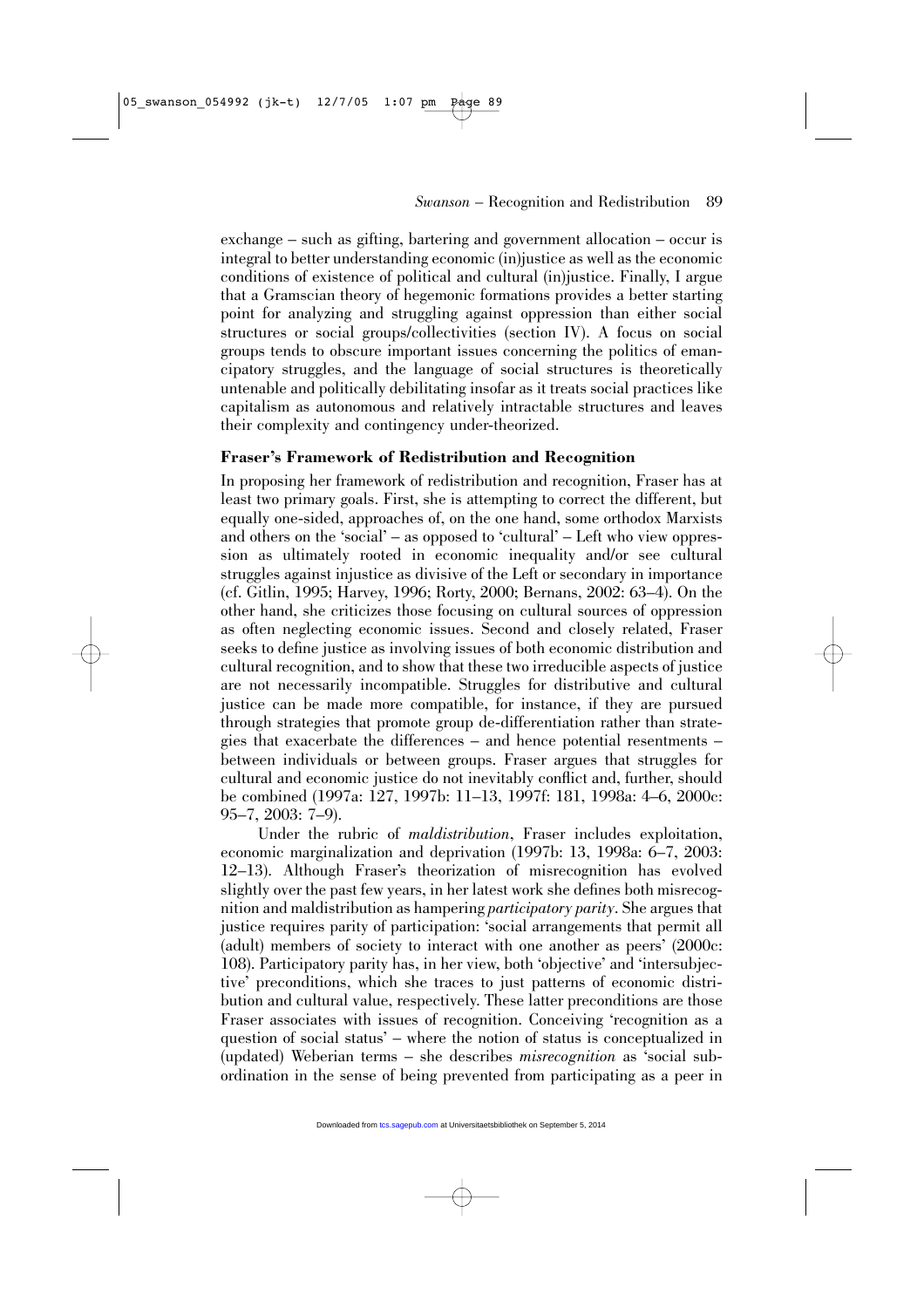social life' (2000c: 100). Status inequality is rooted, according to Fraser, in 'institutionalized patterns of cultural value [that] constitute some actors as inferior, excluded, wholly other, or simply invisible, hence as less than full partners in social interaction' (2000c: 101; see also 1998a: 8–9, 2000b: 113–14, 2003: 14–19, 29–30, 36–7).

Because misrecognition and maldistribution are rooted in different forms of injustice, that is, in the absence of different preconditions for participatory parity, their remedies are different. Maldistribution is addressed through 'economic restructuring of some sort. This might involve redistributing income, reorganizing the division of labor, democratizing the procedures by which investment decisions are made, or transforming other basic economic structures' (1998a: 7). Fraser acknowledges that these various remedies differ, but chooses to refer to them collectively as redistributive (1998a: 7, 2003: 13). In contrast, misrecognition or status inequality requires 'deinstitutionaliz[ing] patterns of cultural value that impede parity of participation and . . . replac[ing] them with patterns that foster it' (2000c: 102). Fraser argues that this type of remedy for misrecognition or cultural injustice has several advantages over alternative solutions. For example, it avoids the tendency of 'identity politics' to essentialize marginalized groups' identities and to promote separatism (1998a: 7–8, 2000b: 114–15, 2000c: 101–2, 2003: 13–14, 17–18).

#### **I. Disaggregating Redistribution and Recognition**

Fraser's framework of redistribution and recognition is an important effort to bring the economy back into those theories and political struggles that have neglected it, as well as to insert culture into those theories and political movements that have denigrated or ignored it. It is also a valuable attempt to argue for combining economic and cultural struggles and to show how most forms of oppression have both cultural and economic aspects in need of remedy. Given these goals, I fully endorse Fraser's project.

Yet, like Young and like Anna Marie Smith, who has critically analyzed the debate between Fraser and Butler in *Social Text*, I argue that Fraser's framework falls short in subscribing to the analytical utility of only two categories and in remaining too abstract (Young, 1997: 152–3; Smith, 2001: 116, 121). While Fraser rightly insists that theorists should analyze the tensions between the various struggles against oppression, she traces the tensions between struggles against cultural and economic injustice primarily to the tensions between their different remedies and between their different tendencies to promote either group differentiation or de-differentiation (1997a: 129, 1998a: 44–7). In the face of many other types of tensions, I see no reason to assume that these tensions are either primary or the largest obstacle to uniting various movements for justice.

Because the multiple forms of oppression within each of Fraser's two categories are not theoretically disaggregated, the categories do not illuminate the possible tensions (and compatibilities) between different economic struggles (e.g. against exploitation and the division of labor) or between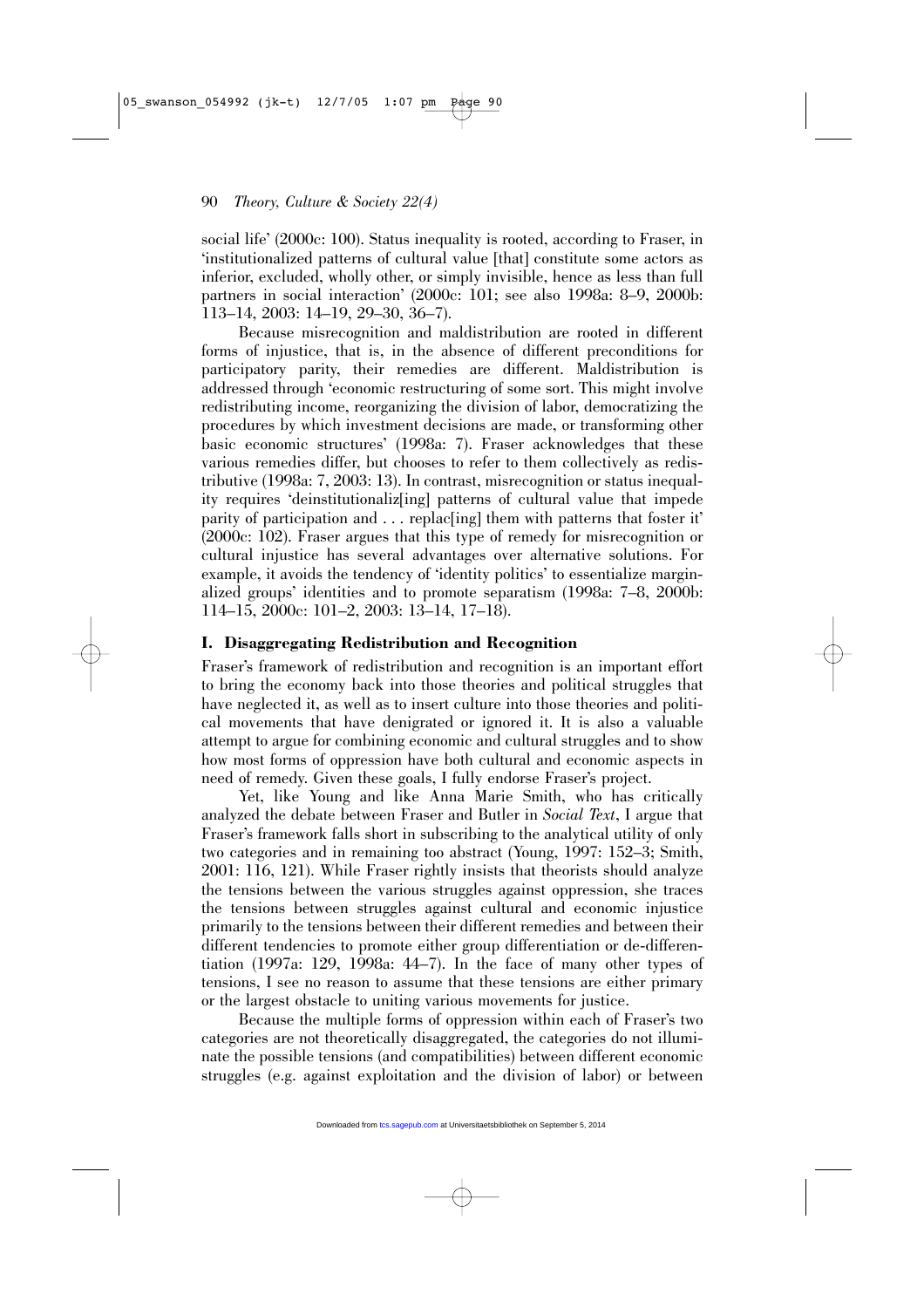different cultural struggles (e.g. against racism and sexism). Fraser resists Butler's (1997c) inclusion of sexual reproduction within the economy, because Fraser correctly concludes that struggles against heterosexism and capitalism will not necessarily correspond or reinforce each other (1997e: 284–5). Yet the same argument applies to various 'economic' struggles. I see no a priori reason why struggles, for example, against the (skill or professional) divisions of labor, against class exploitation, against the unequal distribution of economic resources or against oppressive forms of markets will 'automatically synergize' either. Nor do only two categories reveal how different economic struggles will conflict or line up with different cultural struggles in varying degrees (cf. Fraser, 1997b: 16, 34, fn. 9, fn. 14). In addition, subsuming all economic struggles under the category of redistribution may (inadvertently) conceal how truly radical many of the necessary economic changes are. One of Marx's crucial innovations within socialist politics and social theory was precisely to recognize that emancipation involves more than just *redistributing* wealth, income, property or even political power. In order to advance economic justice, Leftist political struggles need to be forthright about the extent of change needed.

Moreover, Fraser appears implicitly to assume that all struggles for economic justice are necessarily anti-capitalist (1997e: 285). Of course this judgment depends in part on what one means by capitalism (an issue I take up in section III), but it seems similarly the case that some economic justice struggles are also compatible with capitalism and/or can be absorbed into or accommodated by capitalism, including some of what Fraser identifies as 'transformative' economic remedies, for example, 'universalist socialwelfare programs, steeply progressive taxation, macroeconomic policies aimed at creating full employment, a large nonmarket public sector, significant public and/or collective ownership, and democratic decision making about basic socioeconomic priorities' (1997b: 25–6, see also 2003: 73–8).

Instead of lumping various 'cultural' (or 'economic') forms of oppression together under one category, it seems far more productive to maintain separate analytical categories for distinct forms of oppression, an argument Young also makes with regard to Fraser's category of redistribution (1997: 152–3). While tensions between struggles and remedies may in part arise from whether difference is being asserted or denied, surely they also arise from the simple fact that different struggles want different or even opposed outcomes (see also Young, 1997: 153–4). Instead of abstractly focusing primarily on whether the outcomes they want are differentiating or dedifferentiating, it is important also to examine the concrete goals of actual struggles, which a Gramscian theory of hegemony does (see also Smith, 2001: 116; Walby, 2001).

Fraser correctly insists that every practice, and thus every form of oppression or struggle against it, must be analyzed as 'simultaneously economic and cultural', but the perspectives of distribution and recognition are still too broad (Fraser, 1998a: 42, 2003: 63, 217–18). Closely related, her notion of a 'cultural logic' and an 'economic logic,' which need to be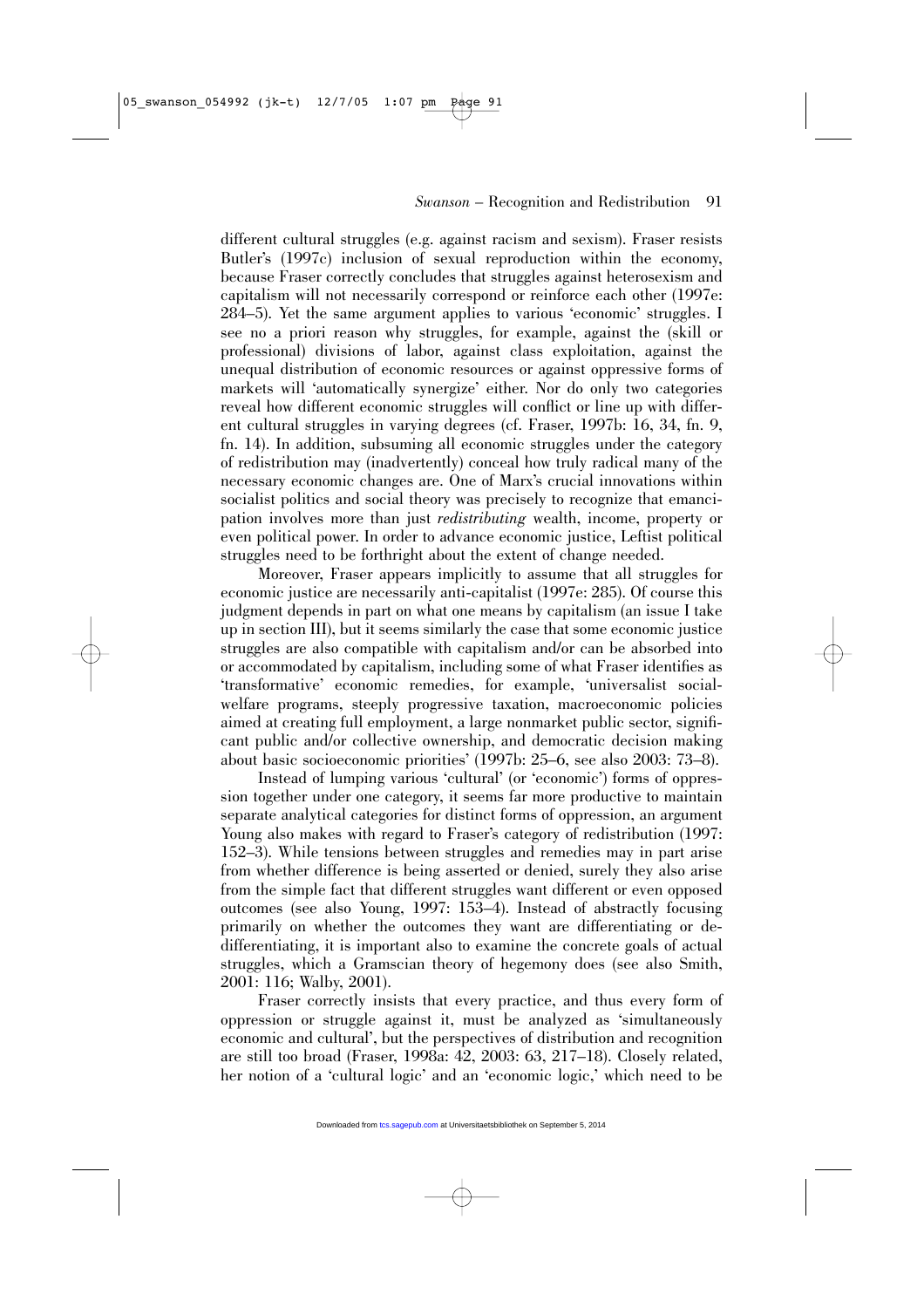analyzed for all phenomena, is similarly problematic in its overly abstract approach (1997b: 13, 1998a: 47–8, 50, 2003: 199, 214–18). I may be reading too much into her use of the term 'logic', but to posit the existence of anything like a general cultural or economic logic operating in society seems not only potentially deterministic – thus curtailing possibilities for human intervention and action – but also unrevealing, for reasons I hope in the next section to make clearer.

In lieu of the categories of redistribution and recognition, then, I would propose a multiplication of categories of oppression, thus disputing Fraser's assertion of the necessary virtues of 'scientific parsimony' (1997a: 126–8). In order to differentiate various forms of oppression, I find the analytical framework of Stephen Resnick and Richard Wolff (1989; Wolff and Resnick, 1987) to be highly suggestive. For analytical purposes, they categorize social processes into three types, economic, political and cultural – a categorization that serves as a shorthand method of naming the different aspects of social practices and institutions. As I further explain below in my discussion of Resnick and Wolff's concept of overdetermination, this mode of designating, and distinguishing among, different types of social processes does not correspond to a presumed set of clear or sharp ontological distinctions. Rather, it is a way of making sense of the various dimensions that together comprise a 'messy' or 'fuzzy' material social reality. Resnick and Wolff define these processes as follows: *economic processes* involve 'the production and distribution of the means of production and consumption for communities of human beings' and include processes like commodity exchange, borrowing/lending, saving money, class processes, etc.; *political processes* indicate 'the design and regulation of power and authority in such communities', such as structures of command, the ordering of social behavior (rule-making and enforcing), property ownership, etc.; and *cultural processes* designate 'the diverse ways in which human beings produce meanings for their existence', such as the creation and promotion of values, theories, knowledges, discourses, etc. (1989: 19–22).

Although they do not by any means provide an exhaustive list of economic, cultural and political processes, Resnick and Wolff's framework provides an extremely clear way of (analytically) specifying, distinguishing and relating different social processes. Such clarity is often helpful in disaggregating phenomena, which when indiscriminately grouped together, can lead to determinist and essentialist conceptualizations and notions of causality. For instance, Resnick and Wolff persuasively argue that class processes should be distinguished, for example, from political processes of ownership and economic processes of commodity exchange, since none of these processes necessarily entail or determine the others (1988, 1996; cf. Bernans, 2002).

Drawing from Fraser and Young, under cultural forms of oppression I would include norms of white supremacy and other forms of racism, various forms of ethnocentrism, sexism, heterosexism, ageism, religious discrimination, and so forth. Again borrowing from Fraser and Young, under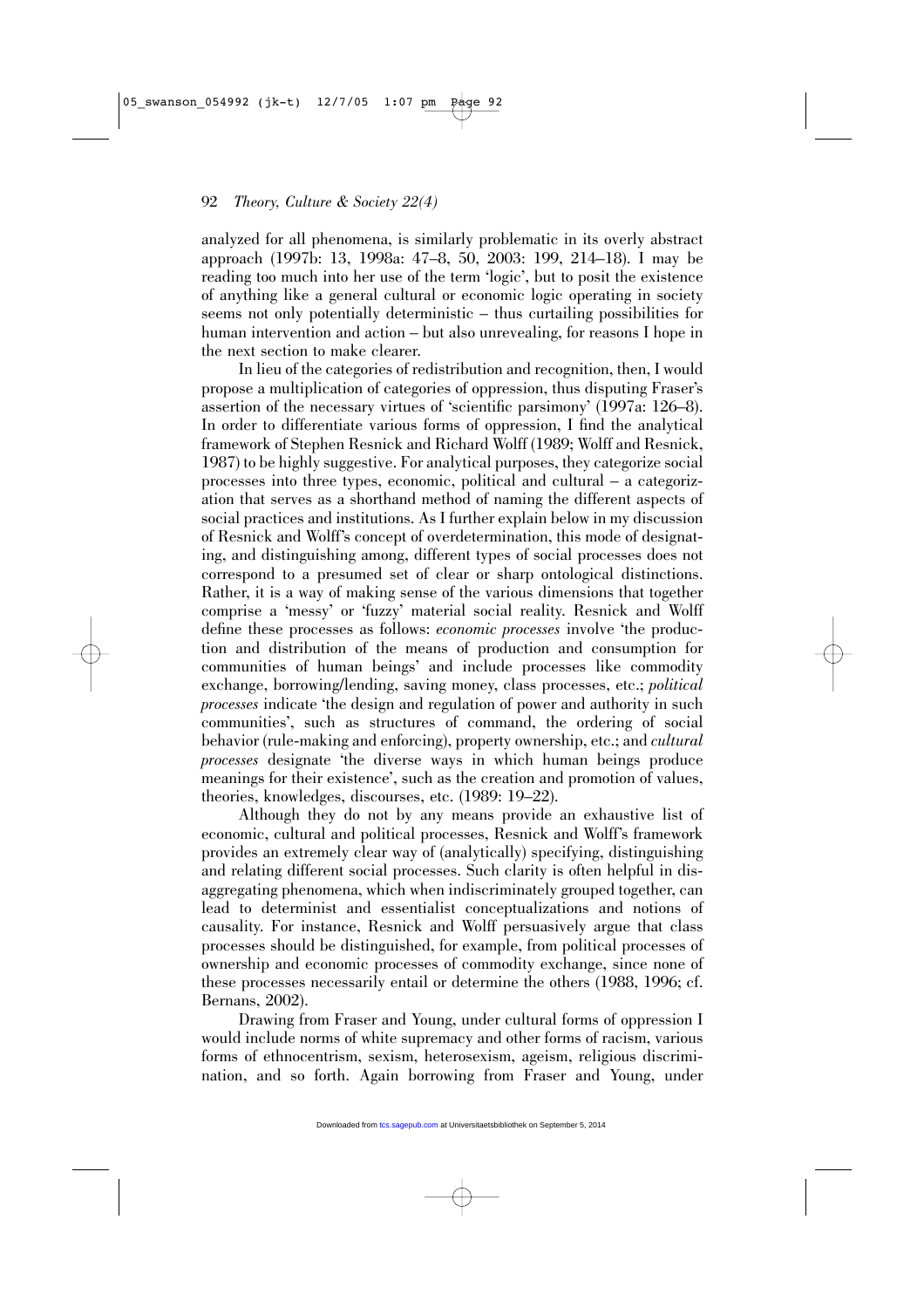economic injustices one might include class exploitation (which I discuss in more detail in section III) and hierarchical, de-skilling and other unjust divisions of labor. Although Fraser's categories of economic marginalization ('being confined to undesirable or poorly paid work or being denied access to income-generating labor altogether' [1998a: 7]) and deprivation ('being denied an adequate material standard of living' [1998a: 7]) and Young's partly similar categories of marginalization ('people the system of labor cannot or will not use' [1990: 53]) and the distribution of resources and goods may be useful categories for some analyses and/or for thinking about justice, they are still too broad, in my view, for analyzing the harmonious and/or conflictual relations among the causes and remedies of different forms of oppression (Young, 1990: 53–5, 1997: 151–3; Fraser, 1998a: 6–7, 2003: 12–13, 68–9). Resnick and Wolff's (1989) framework suggests, though, the utility of adding categories corresponding to unjust forms of economic processes like saving, the allocation of credit, market institutions and norms, the distribution of surplus, wage scales, hiring and employment practices, the organization and methods of production, and so forth.<sup>1</sup>

In addition to disaggregating Fraser's categories of distribution and recognition, following Resnick and Wolff, I would also add a political category, which would itself also need to be further disaggregated into more specific types of political practices. While Fraser admits the need to include a political aspect into her framework – an omission Young rightly criticizes – it is strange that this addition is only initiated in the latest version of her framework (Fraser, 2003: 68–9, 73, 87–8), and that it was not incorporated from the beginning (Young, 1997: 151; Fraser, 1998a: 30–1, 2000b: 116; Feldman,  $2002$ ).<sup>2</sup> It is important to investigate, for example, how property rights and various political (or human) rights may sometimes, but not necessarily, conflict with economic redistribution, protecting racial and ethnic minorities and women from discrimination, or ending economic exploitation.

Under the rubric of political injustice, Young's category of 'powerlessness' ('lack[ing] the power to decide policy and results') does not seem specific enough for purposes of analyzing how different struggles and remedies relate (see also Fraser, 1997c: 197–202). Given that the term 'power' is often used to designate a wide variety of resources and phenomena, this category does not clearly identify the precise social processes that cause some people to have little say in deciding policies. On the other hand, Young's and Fraser's (recently added) category of 'decision-making' processes, especially if they are considered in terms of their democratic or hierarchical nature, is a useful analytic category for investigating forms of oppression and their remedies (Young, 1990: 56–7, 91–5; Fraser, 2003: 68–9, 73, 87–8). Under political practices, we might also add the various rights (whether economic, political or social) enforced by governments; electoral and party systems; governmental and representative institutions; coercive physical practices and violence; policing practices; civil and criminal justice systems; and legal rules concerning citizenship,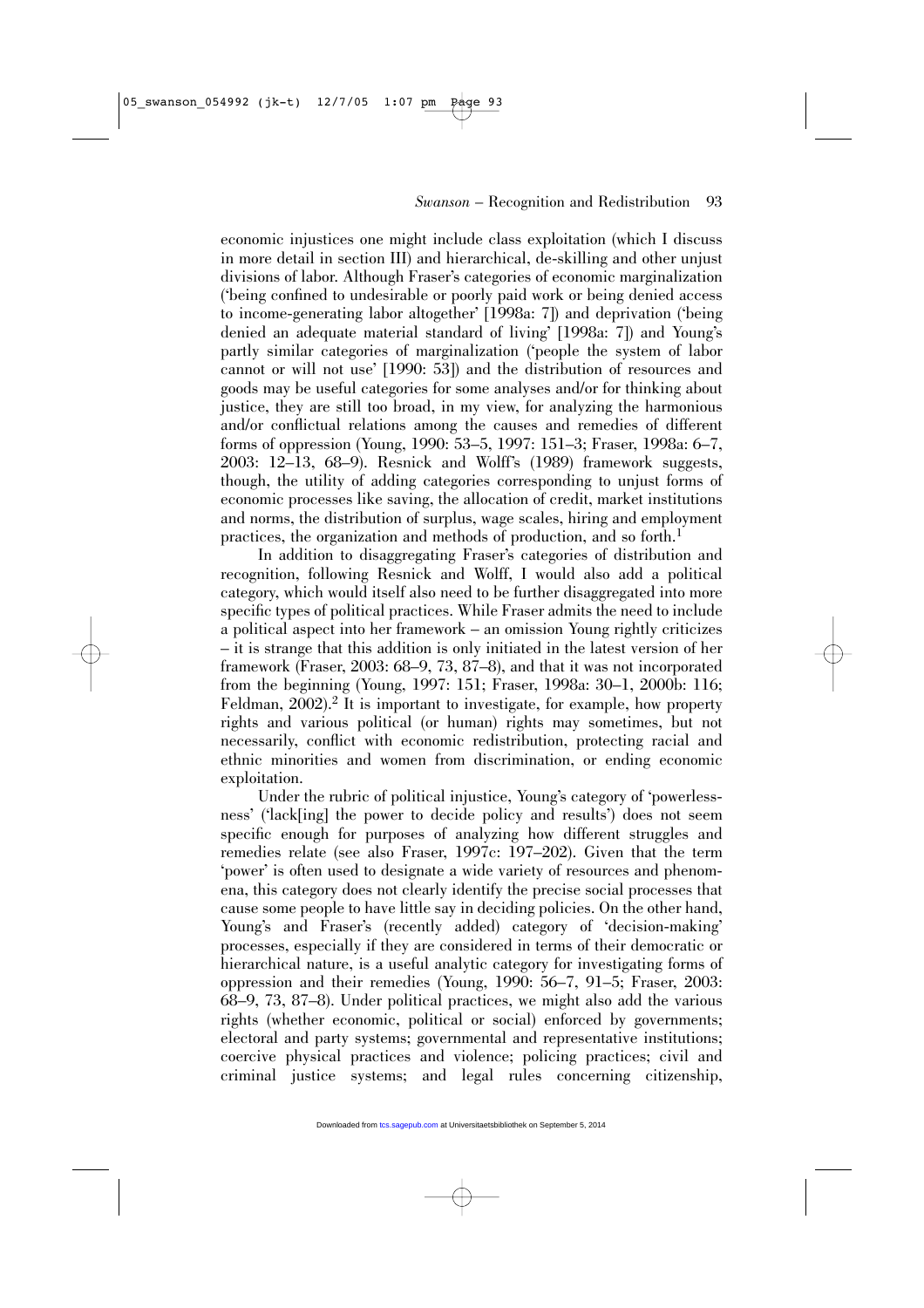immigration, marriage, property, inheritance, professional licensing, taxes, government funding of social services and infrastructure, wages and workplace conditions, military service, medical decisions and eligibility for government benefits (Young, 1990: 61–3; Butler, 1997c: 273; Fraser, 1998a: 13–17, 55–7, 2003: 29, 73–4; Smith, 2001: 107–12). Because these different political practices can be organized in either just or unjust ways, they are relevant to the political and theoretical goals of Fraser, Young and Butler.

#### **II. Theorizing the Relationship among Economics, Culture and Politics**

In some ways Fraser's theorization of the relationship between economics and culture (or redistribution and recognition) is ambiguous. On the one hand, she insists her categories are only analytical, not ontological, and that in reality culture and economics are always imbricated. For example, she writes:

Culture and economy are thoroughly imbricated with one another. . . . Even our core economic practices have a constitutive, irreducible cultural dimension; shot through to the core with significations and norms, they affect not only the material well-being of social actors, but their identities and status as well. (1998a: 40, see also 1997a: 128, 1997b: 15, 17, 1997c, 1997e: 286, 289, 2003: 61–4, 67, 214–18)

On the other hand, she makes the distinction because she views the causes and the solutions to distributive and status injustices as different. Concerning the interconnections between distribution and recognition, Fraser writes that even (economic) class is probably a bivalent form of oppression:

The economistic ideal-type I invoked for heuristic purposes occludes the real-world complexities of class. To be sure, the *ultimate* cause of class injustice is the economic structure of capitalist society. But the resulting harms include misrecognition as well as maldistribution. Moreover, cultural harms that originated as byproducts of economic structure may have developed a life of their own. (1998a: 19, my emphasis)

She goes on to describe heterosexism, and 'virtually all real-world' (1998a: 22) forms of oppression, as in reality bivalent, although some still have *ultimate* roots in either economic or cultural relations (1997e: 280–7, 1998a: 15, 19–23, 2003: 16–25). Similarly, in her example of an unemployed worker, Fraser asserts that 'the injustice of maldistribution has little to do with misrecognition. It is rather a consequence of imperatives intrinsic to an order of specialized economic relations whose raison d'être is the accumulation of profits' (2000c: 107, see also 2003: 35).

But her insistence on 'ultimate causes' that are either economic or cultural seems philosophically unwarranted and politically counterproductive. In this section, I argue that while it is of course possible and useful (maybe even necessary) to make *analytical* distinctions, it is misleading to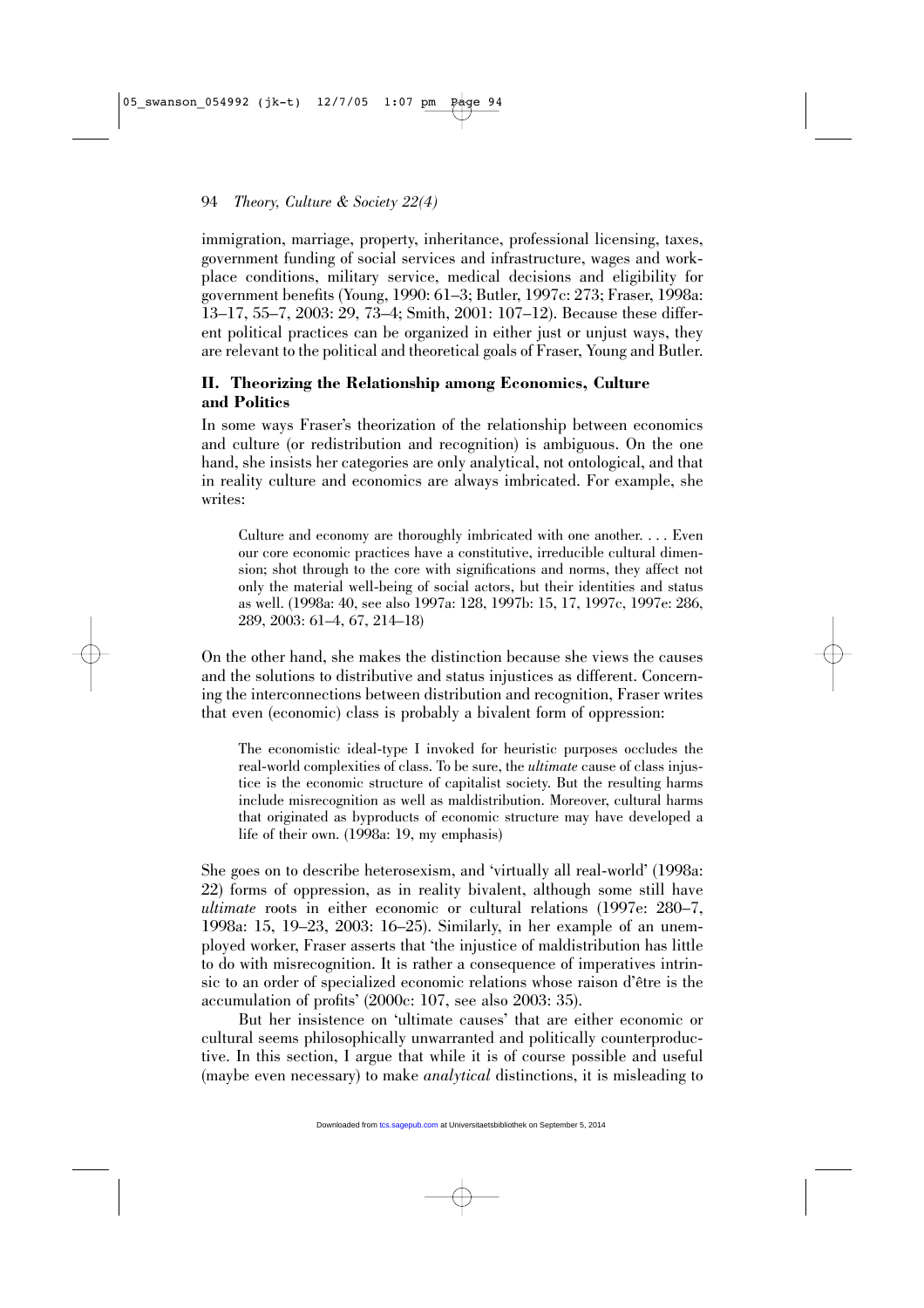separate economics, politics and culture in the way Fraser effectively does, a separation Butler, Young and Smith criticize also (Butler, 1997c; Young, 1997: 148–52, 154–6, 160; Smith, 2001: 108–12, 116).3 To put it in Fraser's terminology, although she rightly favors 'perspectival dualism', at times her conceptualizations reflect the 'substantial dualism' she so correctly criticizes as untenably separating culture and the economic ontologically (2003: 60–4). More specifically, I want to argue against the notion of ultimate causes and for the notion that economic practices (and injustices) are always also political and cultural (and vice versa). Restated slightly differently, economic processes always have political and cultural conditions of existence, just as cultural processes have political and economic conditions of existence, and political processes have cultural and economic conditions of existence. To assume otherwise seems to suggest that at some level economic, political and cultural processes operate independently or, even more implausibly, that at some level the economy, politics and culture exist as separate spheres of society.

#### *Theorizing Social Relations as Overdetermined*

Precisely in order to avoid the philosophical and political problems, for example, determinism and essentialism (including economism), associated with liberalism's and orthodox Marxism's division of society into separate realms, many theorists – including political, especially post-structuralist, theorists and scholars in disciplines like economics, anthropology and history – argue that social relations should be conceptualized as *constituted* by the multiple social processes surrounding them.4 Again, I find Resnick and Wolff's work useful for theorizing such a concept of causality (or ontology). They conceptualize society as a complex, overdetermined set of social relationships (or events or practices), and each relationship (or practice) as a specific, overdetermined set of social processes. According to their concept of *overdetermination*, no social practice/relationship, much less sphere or realm of society, determines or exercises a special effectivity on any of the others or is ontologically more important. Like Lefort (1988) and Gramsci (1997), with their concept of overdetermination – which I incorporate within my Gramscian theory of hegemonic formations – Resnick and Wolff definitively abandon the notion that society can be conceptualized as consisting of distinct and separate spheres such as 'the economy', culture or politics. Furthermore, the specification of particular practices/ relationships as 'cultural', 'political' or 'economic' is purely an analytical choice that is ultimately arbitrary in the sense that it has no (ultimate, metaphysical) ontological or epistemological (e.g. empirical or 'real') foundations. Each practice/relationship constitutes all the others and all the others constitute it; there are no independent, autonomous practices (or essences) that remain unaffected. Consequently, *no relationship or practice is ever purely economic, political or cultural* (Wolff and Resnick, 1987: 15, 19–20; Resnick and Wolff, 1989: 2–5, 19–23; Gibson-Graham, 1996: 25–9).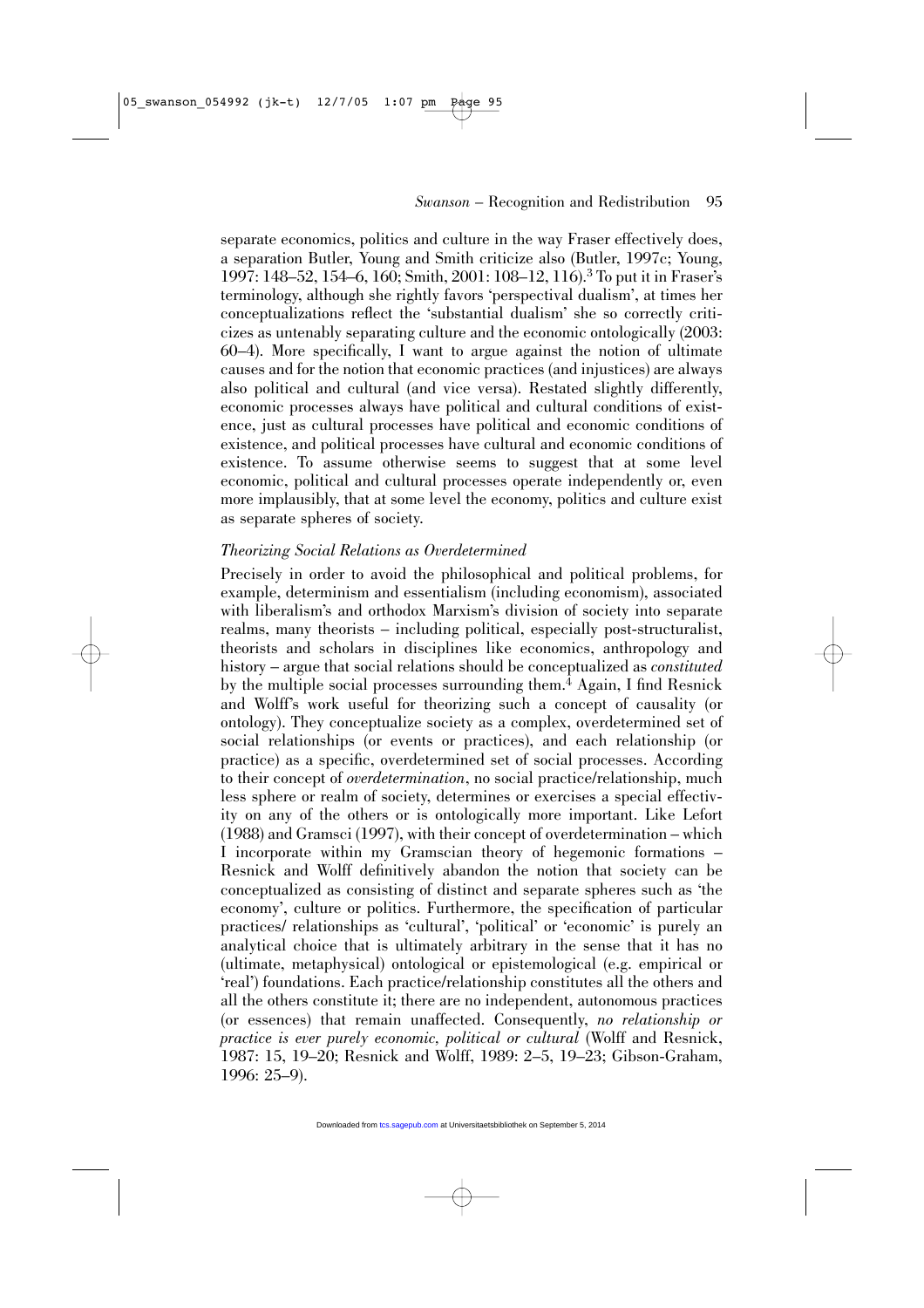Analyses implicitly or explicitly employing a concept of overdetermination are particularly useful for understanding and emphasizing the complex and contradictory conditions of existence of any social relation, and therefore how that social relation is historical, contingent and always changing, even if only incrementally. It is important to point out that my above disaggregation, multiplication and specification of various types of political, cultural and economic injustices are therefore themselves potentially misleading: because each form of injustice is fundamentally constituted by multiple and specific economic, political and cultural processes, none of them are ever uniquely or solely economic, political or cultural. Hence, the proposed typology is ultimately arbitrary in its categorizations (designations) of different unjust practices as either 'economic', 'political' or 'cultural', with the proposed categorizations following from Resnick and Wolff's definitions of these terms, not from any empiricist or transcendental claims about reality or the nature of these practices.

If the concept of overdetermination is applied to Fraser's example of the injustice of unemployment and the economic hardship it often causes, an analysis fairly different from hers emerges. She traces unemployment (arising from a speculative corporate merger) to 'the structure of capitalism', but its conditions of existence are arguably far more diverse and complex (2000c: 107; 2003: 35). For example, when considering the 'economic' processes constituting (un)employment, rather than pointing to something called 'capitalism', one could trace the more specific and concrete processes of banking, lending and savings, domestic and foreign commodity exchange, market/trade institutions, class processes, production processes, etc. that affect employment conditions, who engages in wage-labor versus who does not need to or is prevented from doing so, patterns of business ownership and management, what commodities get produced and at what rates of profit, how and to whom profits are distributed and so forth.<sup>5</sup>

Overdetermining (un)employment in various and sometimes contradictory ways are also 'political' (including legal) processes permitting workers to exchange their labor for wages, managers (or owners or shareholders) to manage their businesses largely as they see fit and often without the input of workers, and businesses' wide latitude to lay off and fire workers; establishing and enforcing the property rights of businesses and shareholders; controlling permits and zoning; funding and operating schools and vocational programs; regulating and controlling the availability of credit; regulating the organization and influence of unions, mergers and other interactions between businesses, and domestic and international trade; levying and collecting taxes and fees, etc.

Similarly, various (cultural) norms, values and knowledges also contribute to the conditions in which employment and unemployment become possible. These conditions include, for example, 'cultural' processes enabling individuals to trade their labor for wages; justifying and valorizing wage-labor; normalizing hierarchical management of businesses; justifying certain domestic and international trade practices; legitimating a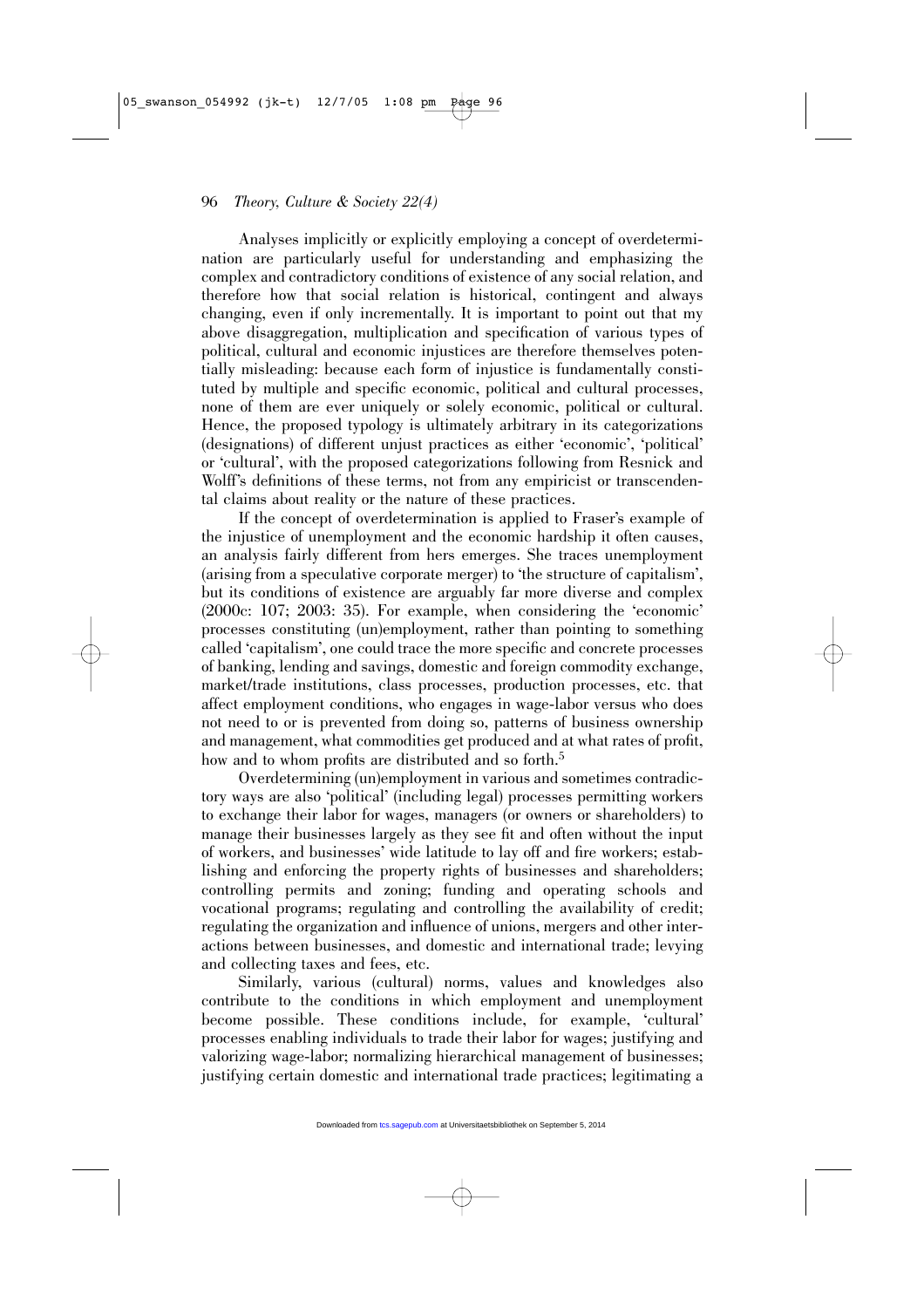large degree of private (not public) control over economic production, distribution and consumption; linking income and economic self-sufficiency to wage-labor or economic proprietorship, etc. Some of these cultural processes are related to particular forms of values and knowledges concerning economics, politics and their interrelation: for example, economic knowledges that discursively link cutting labor costs to business success and/or to profits; economic norms that value profit maximization over other economic and social values; economic knowledges and political norms that limit political 'intervention' into 'private' economic relations; political values that stress individualism and individual rights over collective goods and deliberation, etc.

#### *Rethinking Analytical Distinctions between Economics, Politics and Culture*

It is thus misleading to suggest that social relations are ever solely economic, political or cultural, or that the causes of and remedies for unjust social arrangements are singular (see also Butler, 1997c: 273, 276; Young, 1997: 154–6; Sayer, 1999). Although Fraser insists on the thorough imbrication of culture and economics, her emphasis on the two categories of redistribution and recognition and on root causes undermines the more complex understanding she articulates elsewhere.6 Moreover, despite her commitment to perspectival dualism – and thus her rejection of substantive dualism and economism – in several instances Fraser describes the economy and capitalism in economically reductionist and determinist terms (2003: 53, 58, 214–18). For instance, although she correctly insists that capitalism and culture interact, she often appears to conceptualize capitalism and other economic activities as in themselves *fundamentally economic* practices that function independently of political and cultural processes, and, related, appears to conceive economic behavior/phenomena as devoid of values. To cite just a few examples, Fraser provides the following conceptualizations: 'In this marketized zone, interaction is not directly regulated by patterns of cultural value. It is governed, rather by the functional interlacing of strategic imperatives, as individuals act to maximize self-interest' (2003: 58); 'system integration, in which interaction is coordinated by the functional interlacing of the unintended consequences of a myriad of individual strategies'; and 'a quasi-objective, anonymous, impersonal market order that follows a logic of its own. This market order is culturally embedded, to be sure. But it is not directly governed by cultural schemas of evaluation' (2003: 214).

As the concept of overdetermination shows, 'economic' practices themselves depend on specific (cultural) knowledges, values and discourses, as well as specific (political) rules and regulations (and vice versa). Values are therefore not confined to the cultural status order.7 In addition to discourses and knowledges, values, for example, constitute ideas and behavior related to business enterprise success and purposes, rational considerations and calculations, individual self-interest, appropriate and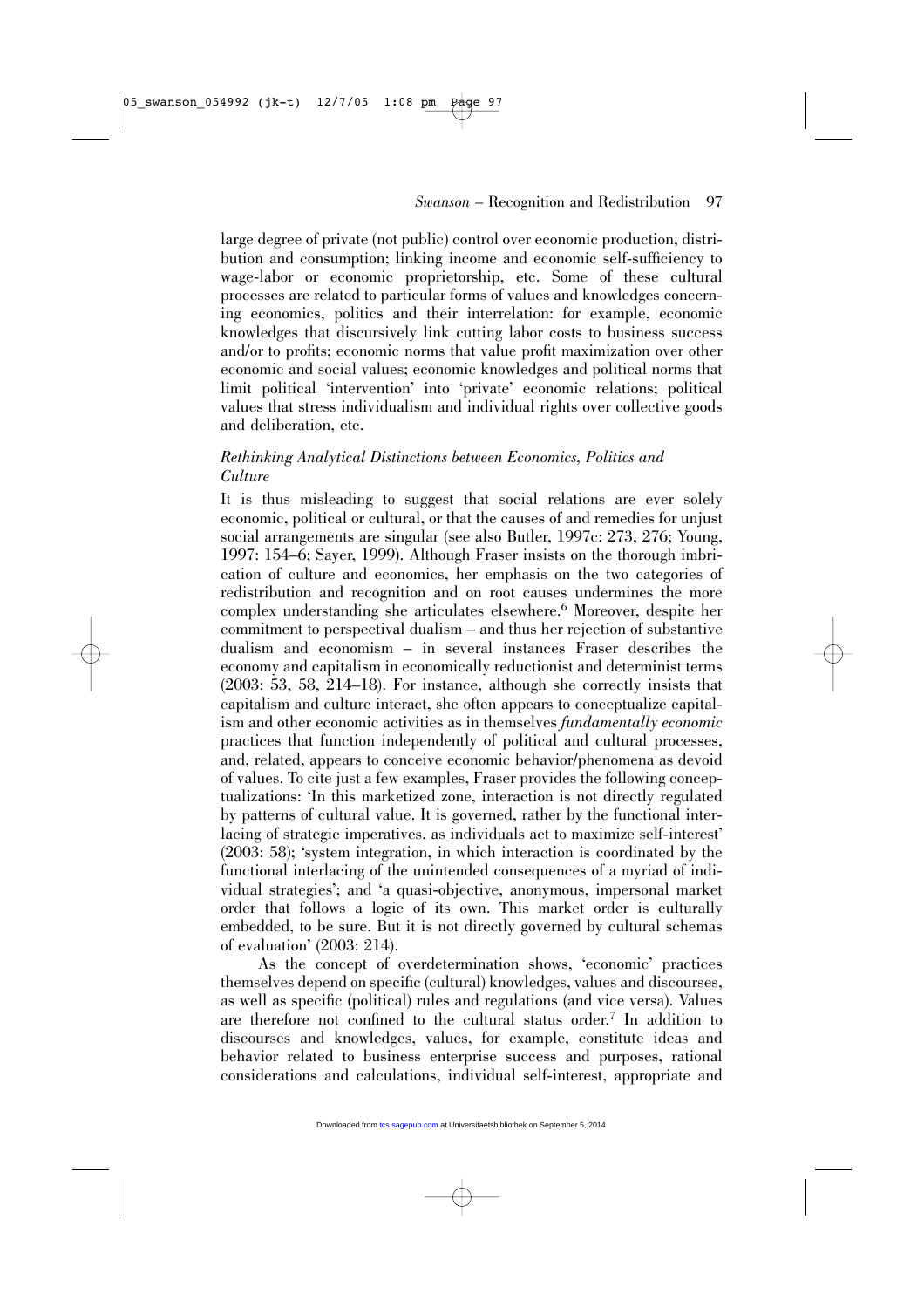desirable objects of economic production and exchange, etc. (Amariglio and Ruccio, 1994; Watkins, 1998). The theoretical perspective I am advocating here thus urges both the multiplication of analytical categories and concrete empirical investigations of the numerous conditions of existence (located throughout society) of any unjust practice (see also Smith, 2001: 121). It consequently suggests that overcoming any given form of oppression most likely will require transforming a wide range of cultural, economic and political practices.

Although Young's (2000) distinction in *Inclusion and Democracy* between structural and cultural groups (and injustices) differs significantly from Fraser's economic/cultural distinction, I have somewhat similar concerns about its theorization and the purpose it serves.<sup>8</sup> According to Young:

Cultural groups are differentiated by perceived similarity and dissimilarity in language, everyday practices, conventions of spirituality, sociability, production, and the aesthetics and objects associated with food, music, buildings, the organization of residential and public space, visual images, and so on. (2000: 91)

While structural groups 'are often built upon and intersect with cultural differences', structural differences are irreducible to cultural differences and 'concern structural relations of power, resource allocation, and discursive hegemony' (2000: 82–3, 92). Young argues, 'Basic social structures', like class, gender, race, sexuality and ability, 'consist in determinate social positions that people occupy which condition their opportunities and life chances.' These social positions 'are constituted through the social organization of labour and production, the organization of desire and sexuality, the institutionalized rules of authority and subordination, and the constitution of prestige' (2000: 92, 94). For Young, these social positions are structural, not cultural, because 'they are relatively permanent'. She insists that it is 'misleading, however, to reify the metaphor of structure' (2000: 95). In some ways echoing Fraser, Young concludes that many political theorists have mistakenly focused too much on cultural difference as the source of political conflict and disagreement, thus 'divert[ing] attention from a more common source of deep disagreements: structural conflicts of interest' (2000: 118).

I do not have space to elaborate my concerns here, but, roughly put, I am skeptical of the basis for Young's structural/cultural distinction and suspect that it may be misleading, especially since Young includes various 'cultural' processes – for example, 'discursive hegemony', 'the organization of desire and sexuality' and 'the constitution of prestige' – under the category of structural. From a certain perspective, it appears that what her distinction actually gets at is just and unjust differences: what she includes under cultural groups may be those differences that should, in her judgment, be recognized and permitted space to function; what she includes under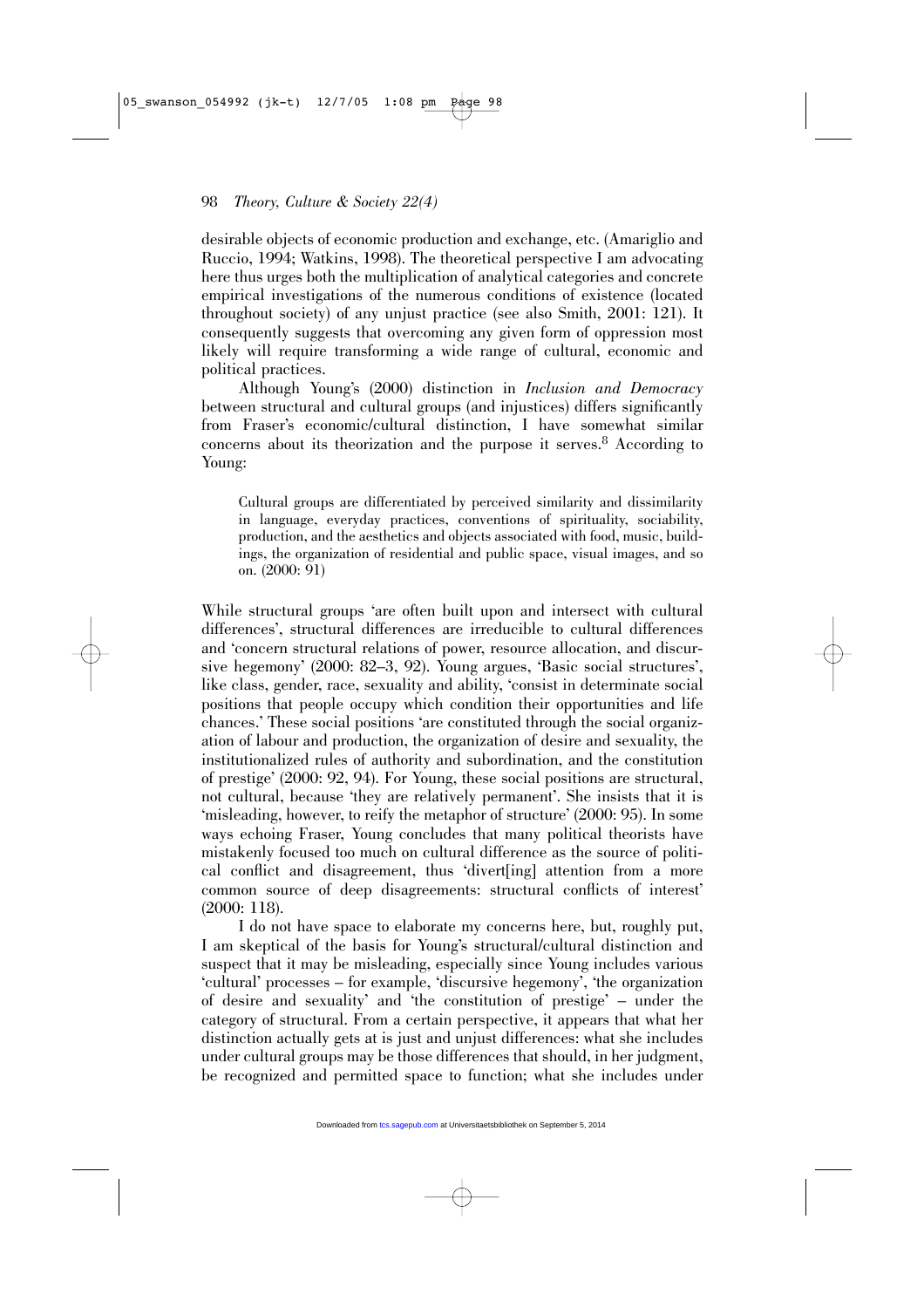structural groups appear, on the other hand, to be those differences she judges unjust, for example, gender, racial and economic inequalities. While it is theoretically and normatively important to distinguish between differences deserving recognition and those that should be eliminated, I am not sure this distinction is best captured under the rubric of structure versus culture.

Given the theoretical approach I am advocating, it is perhaps not surprising that, like Smith, I am also wary of conceptions of capitalism that emphasize its relative autonomy from culture and/or that view the capitalist economy as disembedded from cultural relations (Polanyi, 1957; Butler, 1997c: 274; Fraser, 1997e: 280–7, 1998a: 19–20, 39–40, 63–4, 2000b: 111–12, 117–18, 2003: 35, 51–3, 58, 214–18; cf. Boyd, 1999; Smith, 2001: 108–12, 116). To be sure, neither culture practices nor economic practices fully determine the other, and, under conditions of social plurality and modernity, the relationships among cultural and economic (and political) practices are more complex. But it is important not to exaggerate the 'gap' between the economic and the cultural. In this sense, the notion of the two realms being relatively 'decoupled' or of the economy being disembedded from culture under capitalism is more mystifying than revealing, because it tends to downplay or obscure the numerous cultural and political conditions of existence of *all* economic processes. Rather than saying that, with the rise of capitalism, 'the economy' is more autonomous from culture, I would argue that it remains just as constituted by culture as ever – it is just that cultural and political practices have multiplied and diversified, and thus their relationship to and effects on economic practices (and vice versa) are far more complicated and contradictory than in less pluralistic times.<sup>9</sup> Criticizing empiricist portrayals of the distinction between embedded and disembedded economies 'as if it were an underlying feature of economies and societies', anthropologist Stephen Gudeman argues that it is rather the *languages* used to describe these economies, including the theoretical models used to explain them, that cause some economies to appear embedded and others disembedded. Modern, Western models of economic relations tend to portray economies as disembedded and to view 'the economy' as 'a separate sphere of action founded upon a certain kind of behavior' (1986: 44–5).

#### *Rethinking the Need for Recognition and the Importance of Identity*

As my last point concerning Fraser's theorization of the relationship between redistribution and recognition, I want to suggest that even seemingly 'economic' forms of injustice – which, I argue above, are never only economic anyway – may require just as much in the way of recognition (or cultural revaluation) as 'economic' change.10 Furthermore, while Fraser defines recognition – in many ways persuasively – as a question of status and thus of participatory parity in order to avoid the problems with 'identity politics', I argue that *certain* kinds of identity struggles remain a crucial aspect of all emancipatory movements. To be sure, Fraser's concerns about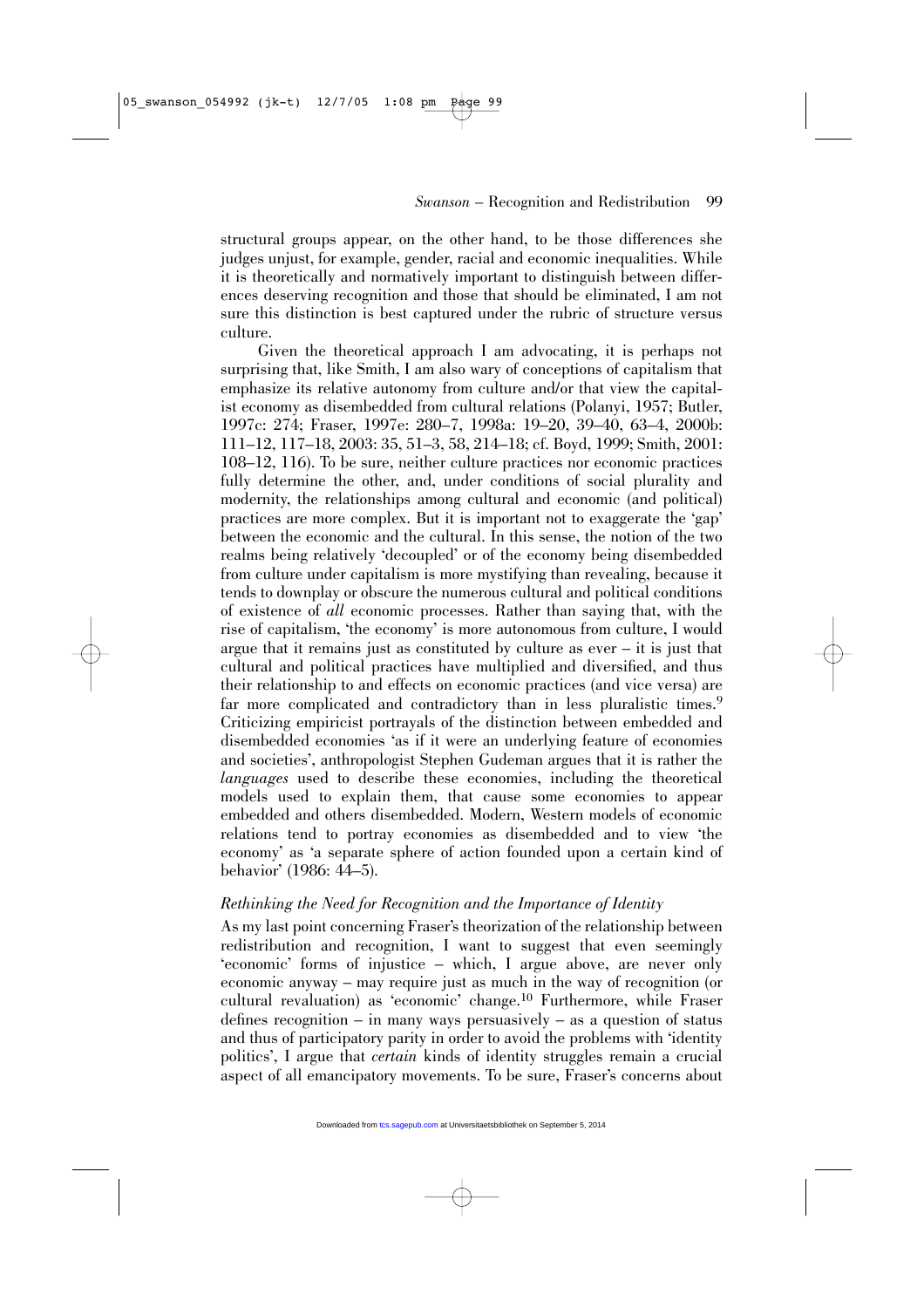essentialist/reifying and repressive, communitarian forms of identity politics are well founded. Identities that 'pressure individuals to conform to a group type, discouraging dissidence and experimentation', and that deny 'the multiplicity of [individuals'] identifications, and the cross-pulls of their various affiliations' should be criticized and opposed as unjust (Fraser, 2003: 76).

But Fraser appears to go too far in evacuating issues of identity not only from (so-called) 'economic', but also from 'cultural' struggles for justice. For instance, Fraser writes that in place of identity politics, 'what is needed . . . is an alternative politics of recognition, a *non-identitarian* politics that can remedy misrecognition without encouraging displacement [of redistributive struggles] and reification [of group identities]. The status model, I have argued, provides the basis for this' (2000b: 119–20, emphasis in original). But the status model falls short, in my view, by not adequately theorizing the role of identity in social practices, politics and resistance. On this issue, I at least partly follow theorists like Butler, Smith, Ernesto Laclau and Chantal Mouffe who argue that 'politics is not a power struggle between natural subjects' – with natural or pre-given identities, values and interests – 'it is a struggle around the very process of constructing and contesting identity', values and interests (Smith, 1994a: 228, see also 2001). As poststructuralist theorists and some of those working in the Marxian and Gramscian traditions have argued, if ahistorical, asocial notions of truth, reason and choice are rejected, (both just and unjust) discourses and practices only become established socially if people come to identify with them, or at least not to identify with other, competing worldviews and practices more, or if they are imposed by force. In other words, if humans are not conceptualized as voluntaristically and rationally standing outside their values and practices – coolly contemplating all possible ways of organizing social practices and how they correspond to their own personal values and interests – then it is important to understand, for instance, why so many people identify with practices and norms others judge oppressive (Williams, 1977; Foucault, 1980; Hall, 1985; Laclau and Mouffe, 1985; Resnick and Wolff, 1989; Smith, 1994b, 1998, 2001; Butler, 1995).<sup>11</sup>

Consequently, in order for people to be able to resist existing practices, there must be new or different social practices with which they can identify and on which they can draw as the basis for their resistance. This also means that an emancipatory social movement can create all the new knowledges and practices it wants, but it can only win people over to them, without resorting to force, by getting people to *identify* with its alternative social imaginary and practices. Thus a movement must encourage people to switch their identifications, to dis-identify with existing or competing social formations and to identify with the new, emancipatory social formation struggling for hegemony (Amariglio et al., 1988; Brown, 1995: xii; Smith, 1998: 53, 70; Gibson-Graham et al., 2000: 9–16; Madra, 2000, 2001; Community Economies Collective, 2001; Gibson-Graham, 2003).

Theorists should therefore analyze the various identities – as well as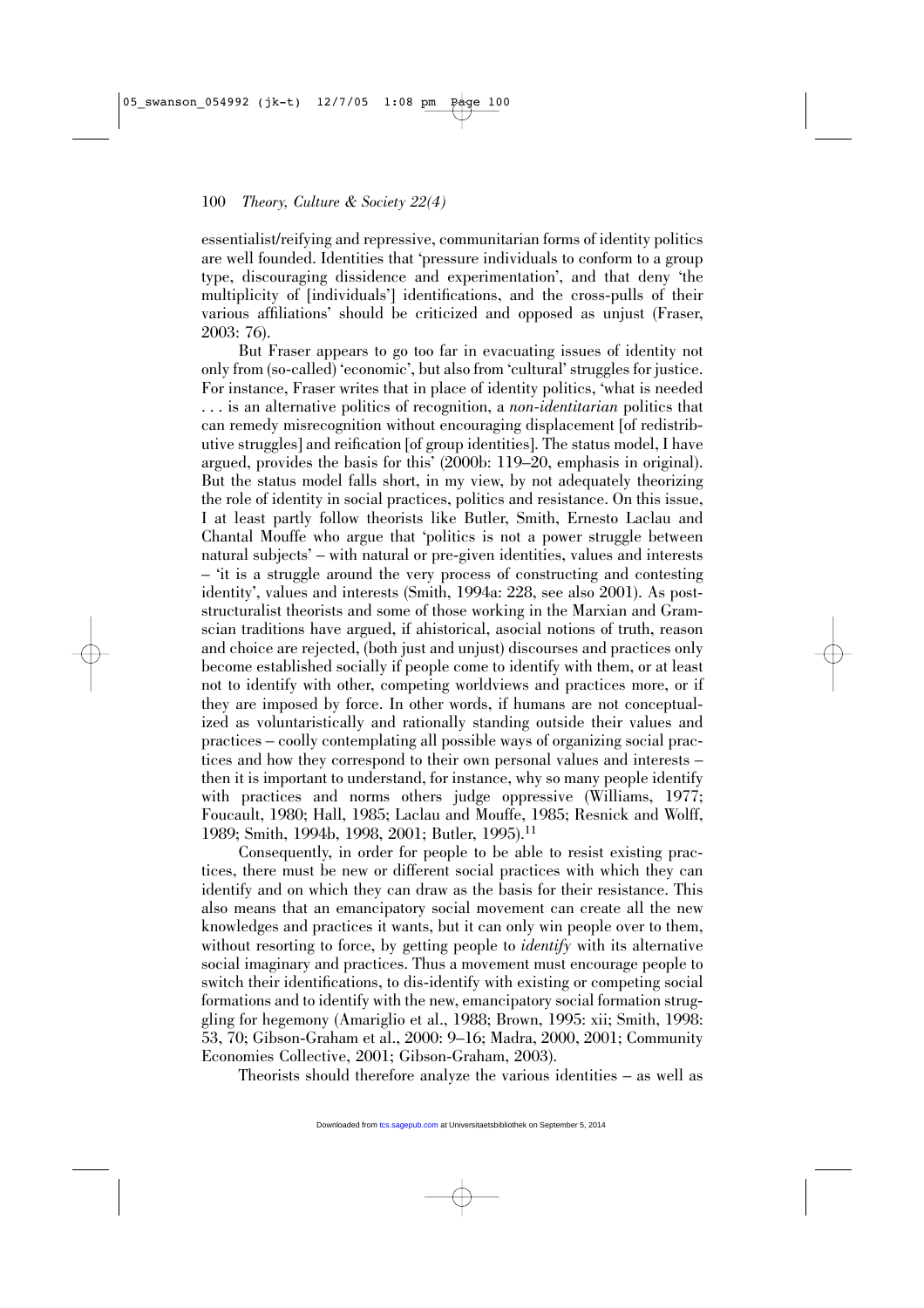knowledges and discourses closely related to them – associated with any form of oppression, whether it be 'economic' or 'cultural'. In the case, for example, of economic exploitation, one might argue that managers' (or owners' or shareholders') identities as the sole, rightful appropriators and distributors of the surplus created by others, as well as exploited workers' identities as wage laborers, need to be altered. Laborers producing within capitalist class processes might instead see themselves and be recognized as exploited, as producers of surplus, as having a rightful claim to participate in the appropriation and distribution of the surplus they produce, as creating the conditions of possibility of various activities in their community through their production of surplus, etc. (Graham, 2000). Similarly, unpaid care workers, for example, of children, the elderly or sick relatives, might identify themselves and be recognized as performing socially valuable labor that deserves, among other things, respect and financial and social support (Fraser, 1997d: 42–50). One might likewise argue that the laid-off worker in Fraser's example of unemployment suffers from being misrecognized as an expendable commodity and misrecognized as having no legitimate role in participating in production, employment, and other decisions made within 'private' businesses (see also Fraser, 2003: 68–9).

In sum, replacing unjust practices with more just ones also requires recognizing and valuing different types of social roles, contributions, relationships, and encouraging the transformation of individual and collective identities. If a voluntarist notion of the individual and choice is to be avoided, it is not a matter of getting away from identity, but a matter of fostering those forms of identity that contribute to more emancipatory social practices and ways of looking at the world and our relationship to others. It is not clear that Fraser would necessarily reject this point (see e.g. 1998b). My argument, though, is that her analytical framework would benefit from theorizing the role of identity more thoroughly.

#### **III. Theorizing Capitalism and Economic Relations**

Another limitation of the analytical frameworks proposed by Fraser, Young and Butler is their potentially problematic conceptualizations of capitalism and 'the economy'. First, they sometimes tend to write about capitalism as if it were a totalizing and unitary social order – or structure – and as if it were the only relevant form of economic practice. Second, while I do not exactly agree with Butler's recommendation that the social reproduction of persons (including gender and sexual formation) be included within 'the economy', I concur with her impulse to expand the realm of the economic, although I would also call for simultaneously destructuring (deconstructing) the economy (Butler, 1997c: 272). (And given my arguments above, the same would hold for culture and the political: cultural and political processes occur throughout – everywhere in – society.)

Fraser, for instance, cites the utility of 'the Marxian idea of the "capitalist mode of production" as a social totality' (2000b: 117) and defends her 'strategy of restricting the term *economic* to its capitalist meaning' (1997e: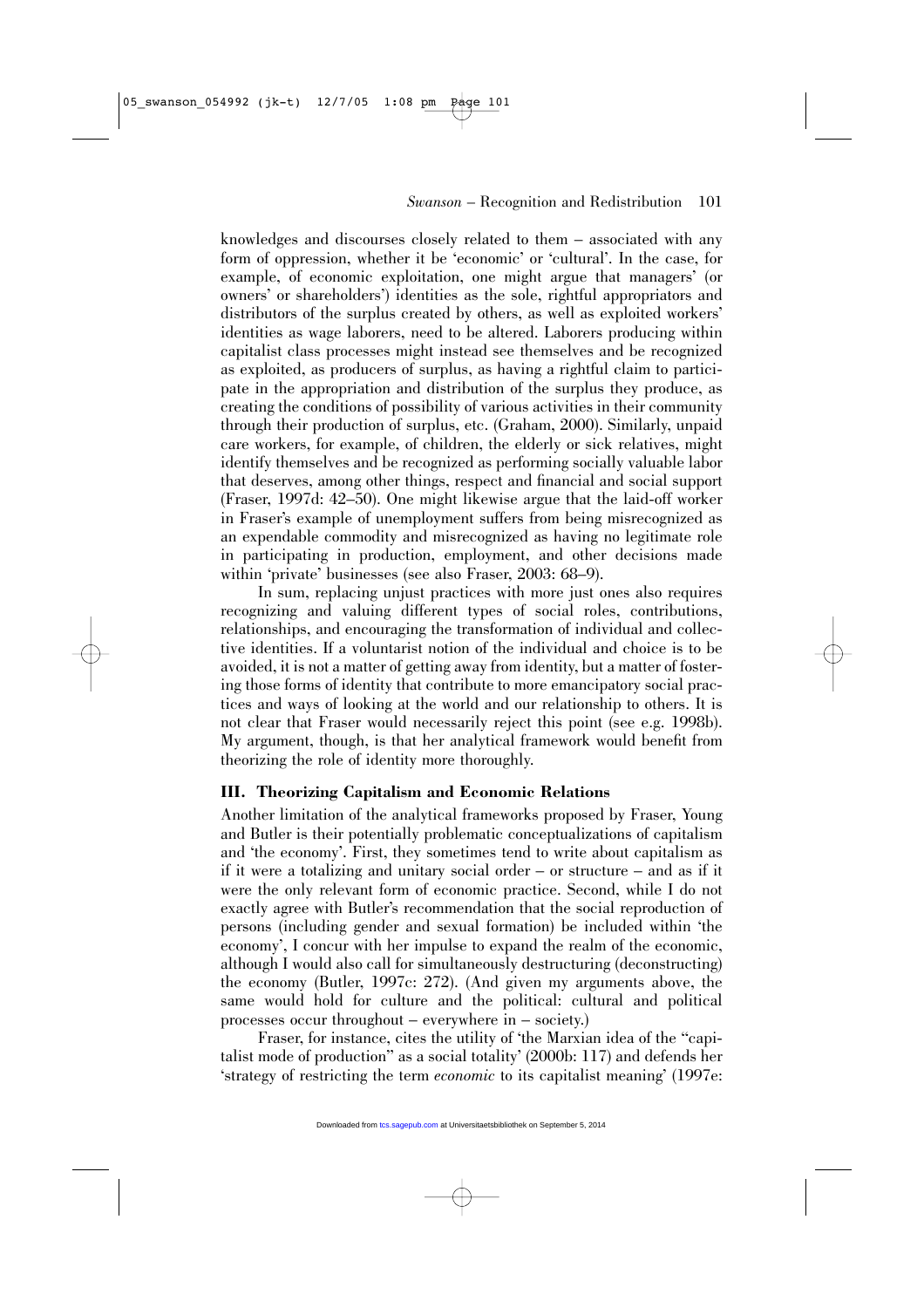289, fn. 5). Butler seems to accept the theoretical need to identify a 'defining moment' or 'defining structure' of political economy (1997c: 273). And Fraser repeatedly refers to the economy, capitalism and the market as a 'structure', sometimes even as a structure with a single and/or governing logic. Likewise, she describes capitalism and markets as operating according to purely (economic) 'strategic' considerations, 'imperatives' and 'system mechanisms' such as profitability and self-interest (Fraser, 1997b: 13, 17, 24–5, 35, 1997e: 283–7, 1998a: 21, 29, 40, 47–8, 50, 1998b: 98, 2000b: 111–12, 117, 2003: 35, 50–3, 58, 214–18). With regard to Young's (2000) framework, I have less of a problem with her conceptualizations of the economy and capitalism and more of a general concern with her reliance on the term 'structure'. I do not want to read too much into these theorists' brief references to economic relations, so instead of insisting that their conceptualizations are clearly flawed, in this section I want to suggest briefly how economic relations and capitalism might be more productively theorized.

#### *Expanding, Disaggregating and Taming 'the Economy'*

Recalling Resnick and Wolff's definition of economic processes as 'the production and distribution of the means of production and consumption for communities of human beings', economic processes could be seen as occurring throughout society, not just in formal markets (i.e. institutionalized sites of commodity exchange) and business enterprises, but also in households, government bodies, informal markets, neighborhoods, etc., which Fraser at least partly does (2003: 86). Similarly, various forms of economic processes could be differentiated from each other: different forms of production and class processes, product and commodity exchange and distributive processes, borrowing/lending, saving money, etc. could be distinguished and analyzed for their different consequences and different social conditions of existence. For instance, although many theorists ignore non-capitalist forms of production in the United States and other so-called capitalist countries, slave, ancient, feudal and communal class processes also occur (McIntyre, 1996: 232).

I should note that I am employing here very specific definitions of *class* and of *capitalism* (cf. Fraser, 1997c: 195–6, 1998a: 11–12, 19–20, 2000b: 117; Young, 2000: 95–6). Consistent with my various arguments for theoretical disaggregation, instead of a concept of *class* that refers to particular groups of people or to types of economic interests, or that focuses on domination or on inequalities of power or property, the concept of class I adopt refers solely to the (overdetermined) 'economic' process of *the production, appropriation and distribution of surplus labor* (or surplus value or surplus product). Consequently, *exploitation* refers to those class processes in which laborer(s) do not appropriate the surplus labor they produce, someone else does; *capitalism* designates an exploitative class process in which laborers sell their labor power as a commodity to capitalists who appropriate the surplus produced by the laborers as profit. Within this definitional framework, capitalism therefore does *not* refer to a form of ownership or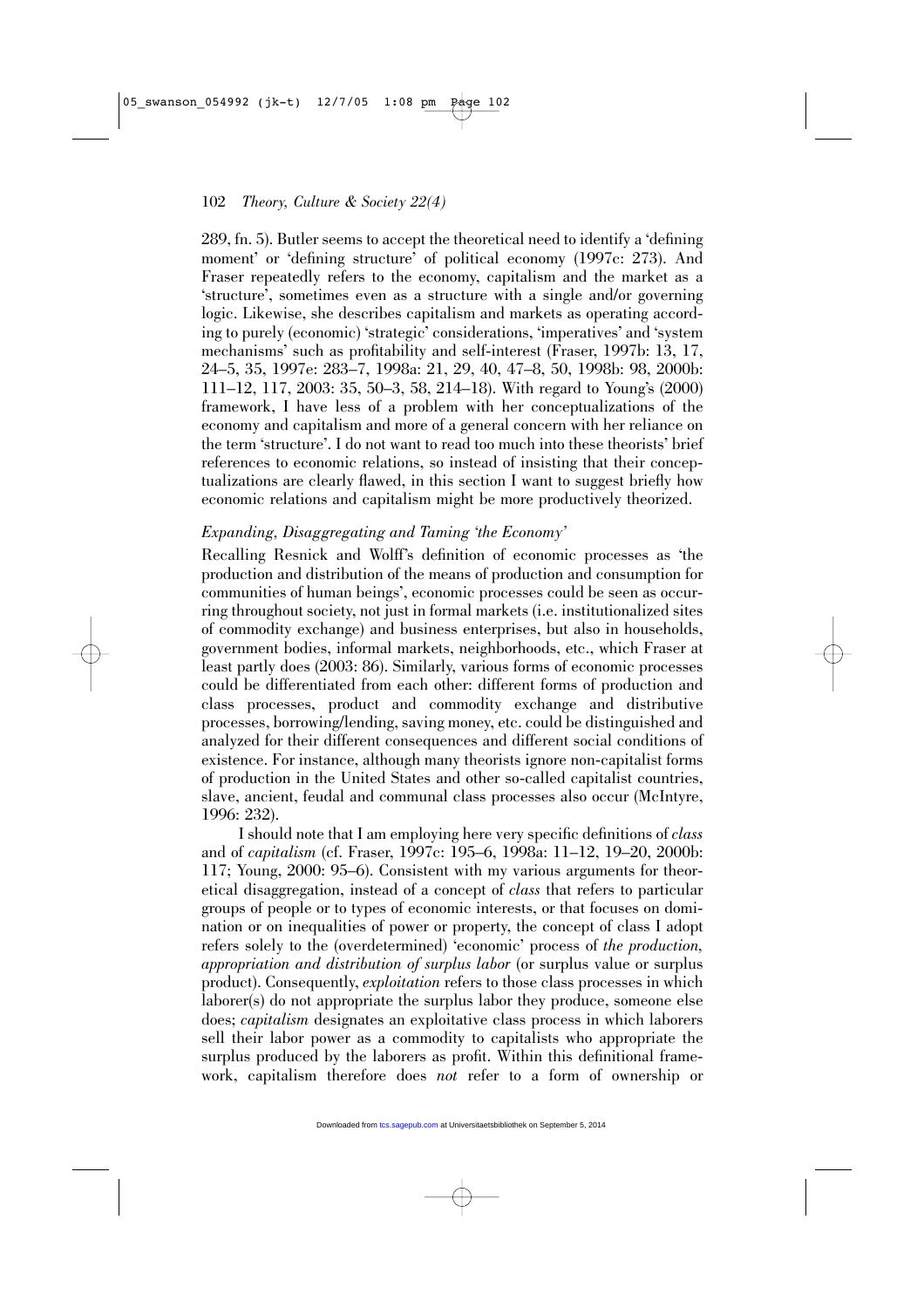control/management, nor to commodity exchange (e.g. in markets) (Resnick and Wolff, 1989: 20, 109–15, 159–63; cf. Bernans, 2002).<sup>12</sup>

By recognizing the wide variety of different economic processes occurring throughout society, we are better able to understand and challenge economic injustice and the specific economic factors contributing to political, economic and cultural injustices. For instance, if one includes, as many feminist economists are now doing, the household in the sphere of economic activity, the sum total of economic activities in, for example, the United States appears far less capitalist. According to one accounting, 'more hours of labor (over the life course of individuals) are spent in noncapitalist activity' in the household than in capitalist production anywhere in the economy (Gibson-Graham, 1996: 13). Similarly, many worker cooperatives could be seen as engaging in communal class processes, as could some professional partnerships of doctors and lawyers and some small start-ups in the high-tech industries.13 One could also include the sphere of illegal economic activity, such as prostitution and drug trafficking, or the volunteer, gift and barter economies existing, for example, in extended families or in some neighborhoods (Community Economies Collective, 2001).

By assuming that economic relations in the United States (or in other countries) are capitalist and the economy is 'an economy', that is, a unified totality, many theorists contribute, whether or not they realize it, to the reproduction of capitalist exploitation and other existing economic injustices. Theories (as well as popular knowledges) that only see capitalism, for example, have certain political effects. They may reinforce capitalist hegemony by portraying capitalism as unchallenged and dominant. They may make non-capitalist alternatives seem more exotic and/or unfeasible than they necessarily are. Likewise, theories that portray all, or nearly all, existing social processes as supportive of capitalism also portray capitalism as all-powerful (Gibson-Graham, 1996: 2–6, 38, 258, ch. 11; Watkins, 1998; cf. Bernans, 2002).

Another political effect of seeing the economy as a uniform totality is that political change is typically conceived as requiring whole-scale 'structural' transformations and small, local changes are seen as useless. But if the notion of a (capitalist) 'economy' is rejected, there are many different sites in which specific capitalist class processes, for example, can be, and have been, challenged and ended. And because all social processes are overdetermined, local changes in class (or political or cultural) processes can have effects on other aspects of society, even if they do not necessarily or always initiate a ripple effect that radically transforms all of society (Gibson-Graham, 1996: 58–9, 160–1, 172–3).

#### *Potential Problems with the Concept of 'Structure'*

As discussed above, Young relies heavily on the concept of structure, although she cautions against conceiving social structures in a reified manner. Young rightly insists that 'social structures exist only in the action and interaction of persons; they exist not as states, but as processes' (2000: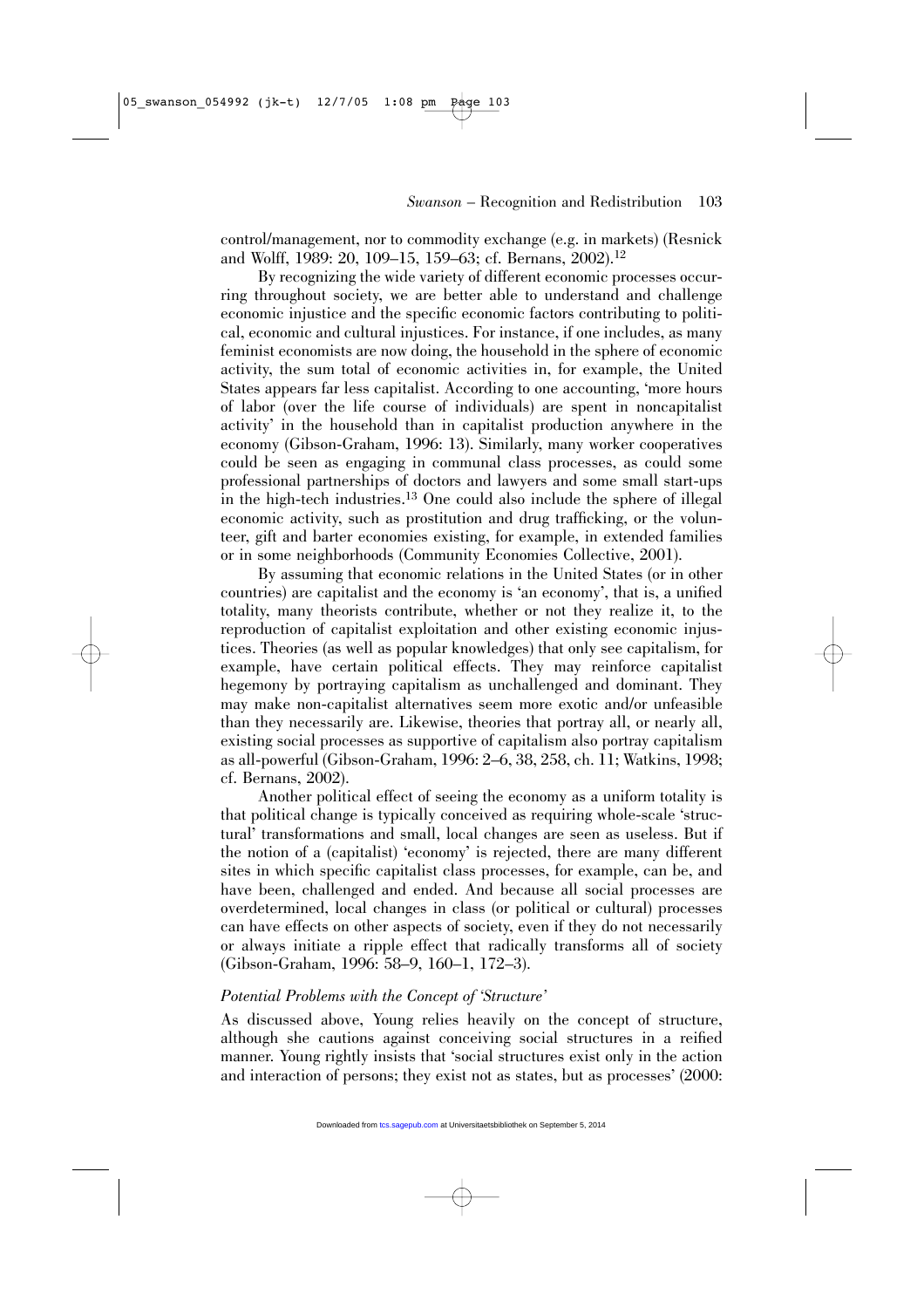95). Young's reference to processes is particularly persuasive and parallels the analytical framework I borrow from Resnick and Wolff. At the same time, the notion of social structures remains under-theorized within Young's framework. For instance, Young does not appear to theorize either the permanent or evolving nature of structures, that is, how or why they are, in some senses, relatively stable, but also changing. Similarly, she does not theorize the exact relationships and connections among the 'differentiated social positions' that she defines as forming a social structure, that is, what it is about some, but presumably not all, social positions that makes them form a specific structure (2000: 94–5).

Aside, though, from Young's specific use of the term 'structure', I am inclined to argue more generally that the use of terms like 'structure', 'system' and 'logic' is often problematic and tends to promote deterministic and inadequate theorizations of social formations, particularly in the case of capitalism. Economistic and mechanistic notions of an autonomous capitalist logic, strategic imperatives, system mechanisms or structure seem grossly simplistic and untenable when one considers the following issues, which the Gramscian concept of hegemony I advocate puts at the center of its framework: the sheer volume and complexity of the conditions of existence of capitalism (or of sexism, racism or heterosexism); how these conditions are located throughout society; and how they are themselves contradictory and overdetermined.14

Yet why capitalism (or any other form of oppression) does not constitute a relatively autonomous or intransigent structure is, in my view, made even more evident by incorporating Butler's concept of *reiteration* into a Gramscian conception of hegemony, which, as I discuss briefly in the next section, may provide a more useful unit of analysis than 'groups', 'collectivities' or 'structures'. (Hence, rather than referring to different forms of oppression as social structures, I recommend conceptualizing them in terms of *hegemonic formations*, and instead of discussing oppression primarily in terms of the groups suffering injustice, I propose focusing on unjust practices and their conditions of existence.) In an exchange with Laclau, Butler explicitly notes the parallels between her notion of reiteration and a Gramscian notion of hegemony. She writes that through Laclau and Mouffe's 'theoretical rearticulation of structure as hegemony', 'a view of hegemony in which power relations are subject to repetition, convergence, and rearticulation brought the question of temporality into the thinking of structure' (1997b: 13, see also 2000: 13–14). Derrida's (1982) notion of reiteration similarly emphasizes the issue of temporality and is the basis for Butler's theorization of structure in terms of reiteration:

. . . a structure gains its status as a structure, its *structurality*, only through its repeated reinstatement. The dependency of that structure on its reinstatement means that the very possibility of structure depends on a reiteration that is in no sense determined fully in advance, that for structure . . . to become possible, there must first be a contingent repetition at its basis. Moreover, for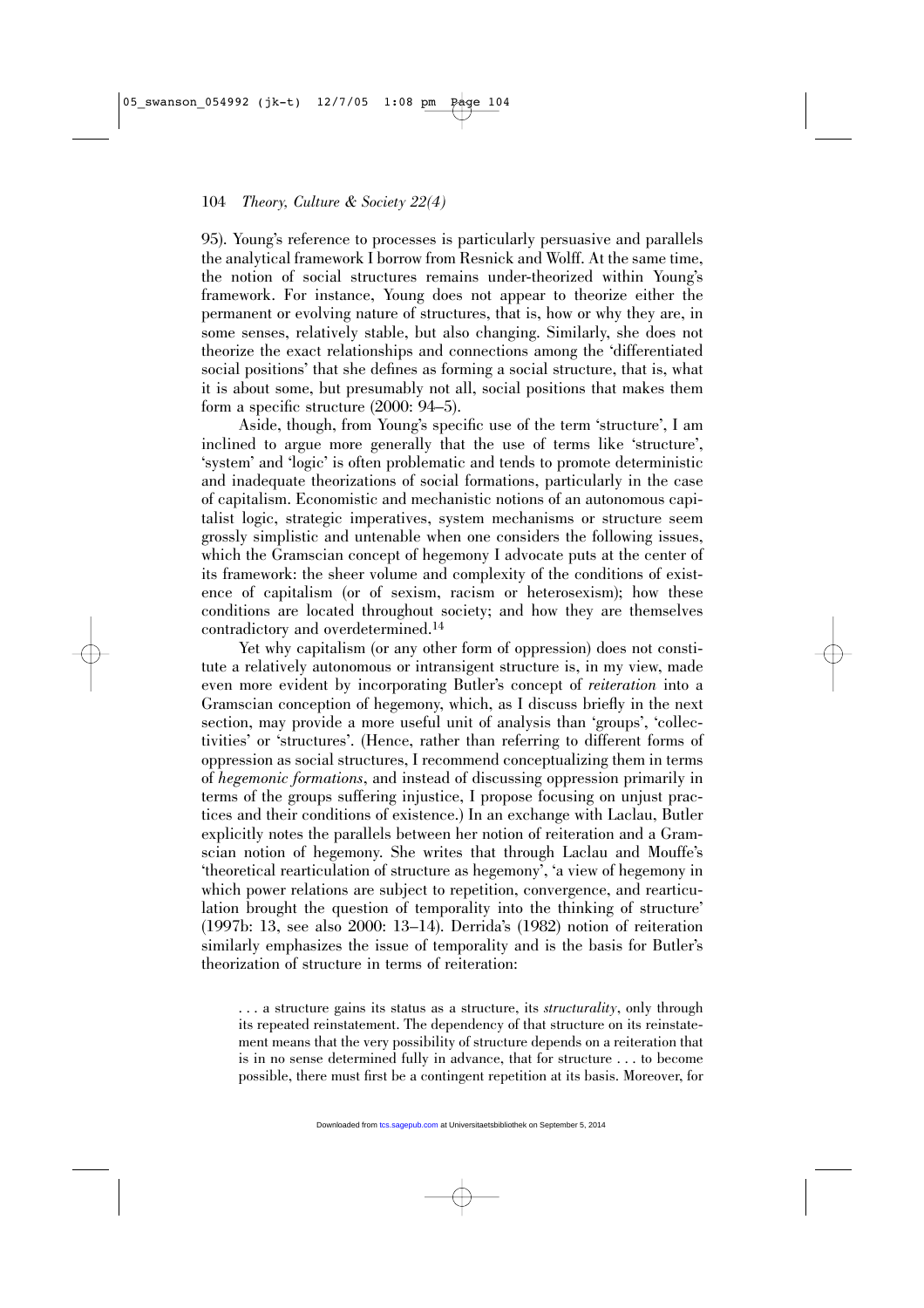some social formation to appear as *structured* is for it to have covered over in some way the contingency of its own installation. (1997b: 13; see also 1997a: 19–20, 139–40, 1999: 168; Brown, 1995: 117)

For instance, like Gibson-Graham (1996) and Evan Watkins (1998), Butler recognizes that notions of capitalism that see it as an eternal system or colonizing structure, rather than as depending on contingent reiterations, contribute to the continued existence of capitalism (1997b: 13–14; cf. Fraser, 2003: 61–2). Too often, conceptualizing social relations or institutions as 'structures' amounts to treating them as given, intractable, that which must be accommodated, at least for the foreseeable future. As a result, such views not only curtail the possibilities for human action and intervention and thus for different social relations, they also obscure the need for concrete empirical investigations of the complex and multiple social processes overdetermining unjust practices.

For reasons of space, I cannot elaborate Butler's concept of reiteration here, but, as I read it, it deepens an understanding of social practices and oppression by providing a useful theorization of how social relations both endure over time and change (Swanson, 2002: ch. 4). At its most basic level, the concept of reiteration emphasizes a rather simple, but crucial point: neither social practices nor 'structures' reproduce themselves automatically, that is, they do not continue to exist by definition or simply because they exist now, as the terminology of 'logics' and 'imperatives' all too easily implies. For any practice to continue to be socially recognized and meaningful, it must be repeated – reiterated – by a sufficient number of actual individuals (Butler, 1993: 10, 1997a: 139–40, 2000: 41; Williams, 1977: 112–13). Thus, ending oppression means convincing and enabling individuals to cease reiterating unjust social practices and to engage instead in more just economic, cultural and political practices.

#### **IV. Theorizing Oppression and Emancipatory Politics**

In their theorizations of various forms of oppression, Fraser and Young often utilize social groups/collectivities as their unit of analysis. For example, they typically refer to members of structural, economic or cultural groups being similarly situated with respect to economic structures, social structures or patterns of cultural value (Fraser, 1997a: 129, 1997b: 30–2, 1997c: 202, 1998a: 8–23, 2000b: 117, 2003: 14–15; Young, 2000: 82–3, 86–102). Fraser, Young and Butler all rightly assert that oppressed groups usually suffer from both cultural and economic injustices. But the politics of individuals' responses to these injustices is far more complicated than a focus on groups indicates. First, as Young and Fraser realize, even members of the same racial, gender or socio-economic group are differently situated, so that they are privileged or oppressed by various social formations differently (Fraser, 1997b: 32, 2003: 26; Young, 2000: 87–92). For instance, women are differentiated by race, ethnicity, sexuality, socio-economic status, professional status, etc. Second, those who are oppressed experience and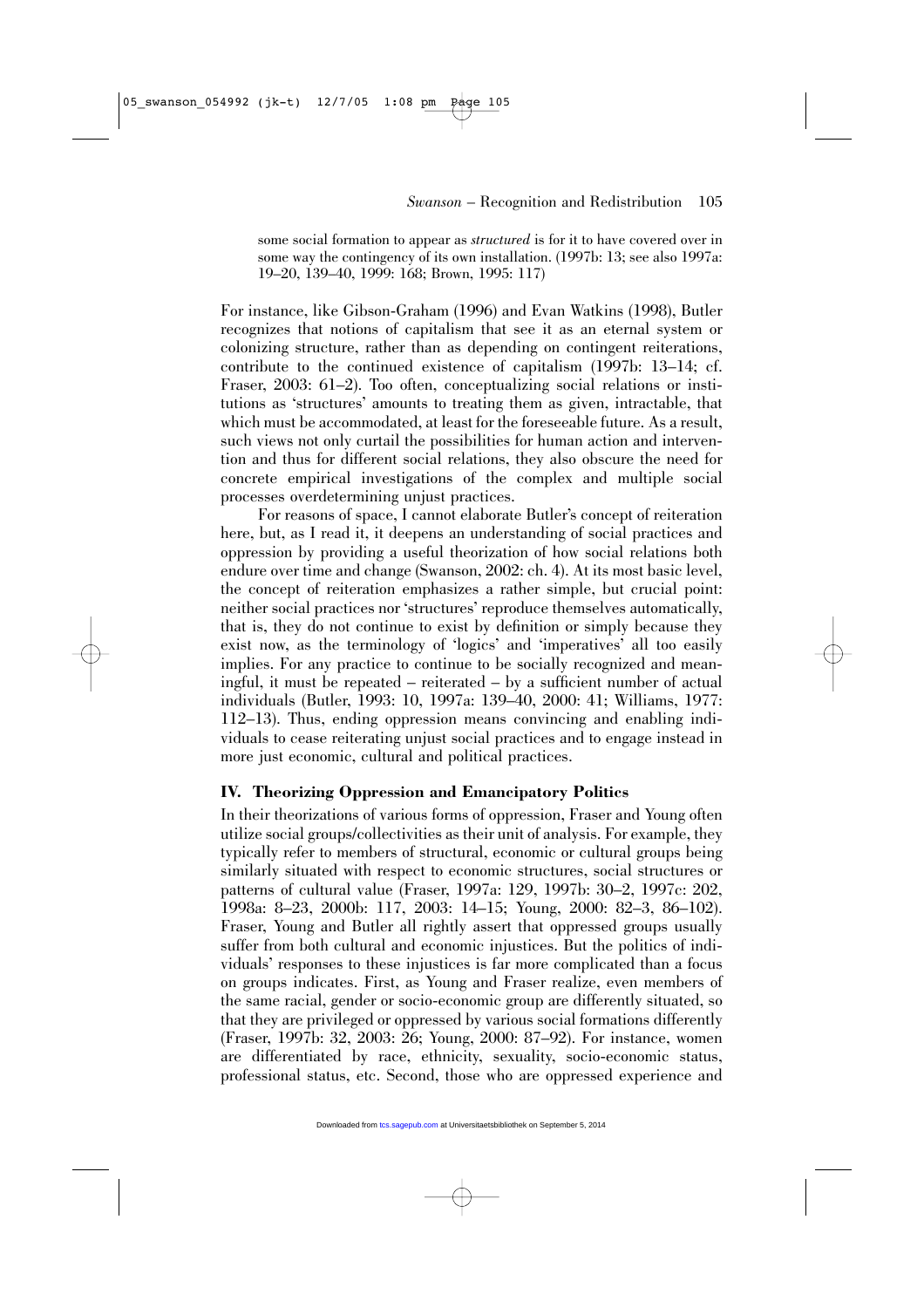interpret their oppression in a wide range of ways: they may deny that they are oppressed, they may justify their oppression as natural or socially beneficial, they may actively resist their oppression (although this resistance will also come in a variety of forms), etc. For both of these reasons, the political goals and identities of members of the same group are likely to vary widely. As a result, those oppressed by the same social formation are not necessarily *political* collectivities/groups with common aims or understandings, which Fraser and Young themselves recognize (Fraser, 1998b: 97; Young, 2000: 87–102; see also Walby, 2001).

My concern is that Fraser's and Young's focus on groups tends to obscure the complexity of the politics of emancipatory struggles, despite their awareness of this complexity. One of the primary political challenges facing those fighting for justice involves recruiting actual political subjects to the goals and strategies Fraser advocates. Among other things, this requires convincing more people – regardless of whether they are members of oppressed groups or not – that particular social practices, like heterosexism or the existing division of labor, are oppressive. Because they are differently positioned and make sense of these positions differently, subjects are unlikely to be recruited as whole groups.

As indicated in the previous section, in lieu of focusing on economic, structural or cultural groups, I propose that a Gramscian concept of hegemony may be a more productive approach to analyzing various forms of oppression, their numerous political, cultural and economic conditions of existence, and ways of transforming them. The concept of hegemonic formations may be better at illuminating the political obstacles to mobilizing subjects against injustice, because, among other things, it does not obscure the political diversity of social groups or the diversity of responses to oppression. A focus on oppressed groups, for instance, is not necessarily helpful for thinking about who might be mobilized to fight oppression since, for a variety of reasons, not all victims of injustice may necessarily seek to end their oppression, and many non-victims may be eager to eliminate unjust practices. Furthermore, a Gramscian notion of hegemony theorizes the role of knowledges, discourses, forms of common sense and identities in supporting and undermining oppression, that is, in encouraging oppressors, the oppressed and bystanders to accept, valorize, excuse, challenge or question unjust social practices. And, as discussed above, it avoids the reifying and static connotations of the term 'structure' by explicitly recognizing the need to investigate the specific historical and contingent social (i.e. economic, political and cultural) conditions of existence of unjust practices. Related, a Gramscian concept of hegemony avoids the under-theorizing and determinism that typically follow from conceptualizing society as consisting of separate spheres or realms.

Joseph Buttigieg – one of the participants at the controversial 1998 'Left Conservatism' workshop at the University of California at Santa Cruz, a workshop that was in many ways closely related to the Fraser– Butler–Young debate – in fact asserted, at the end of his presentation, the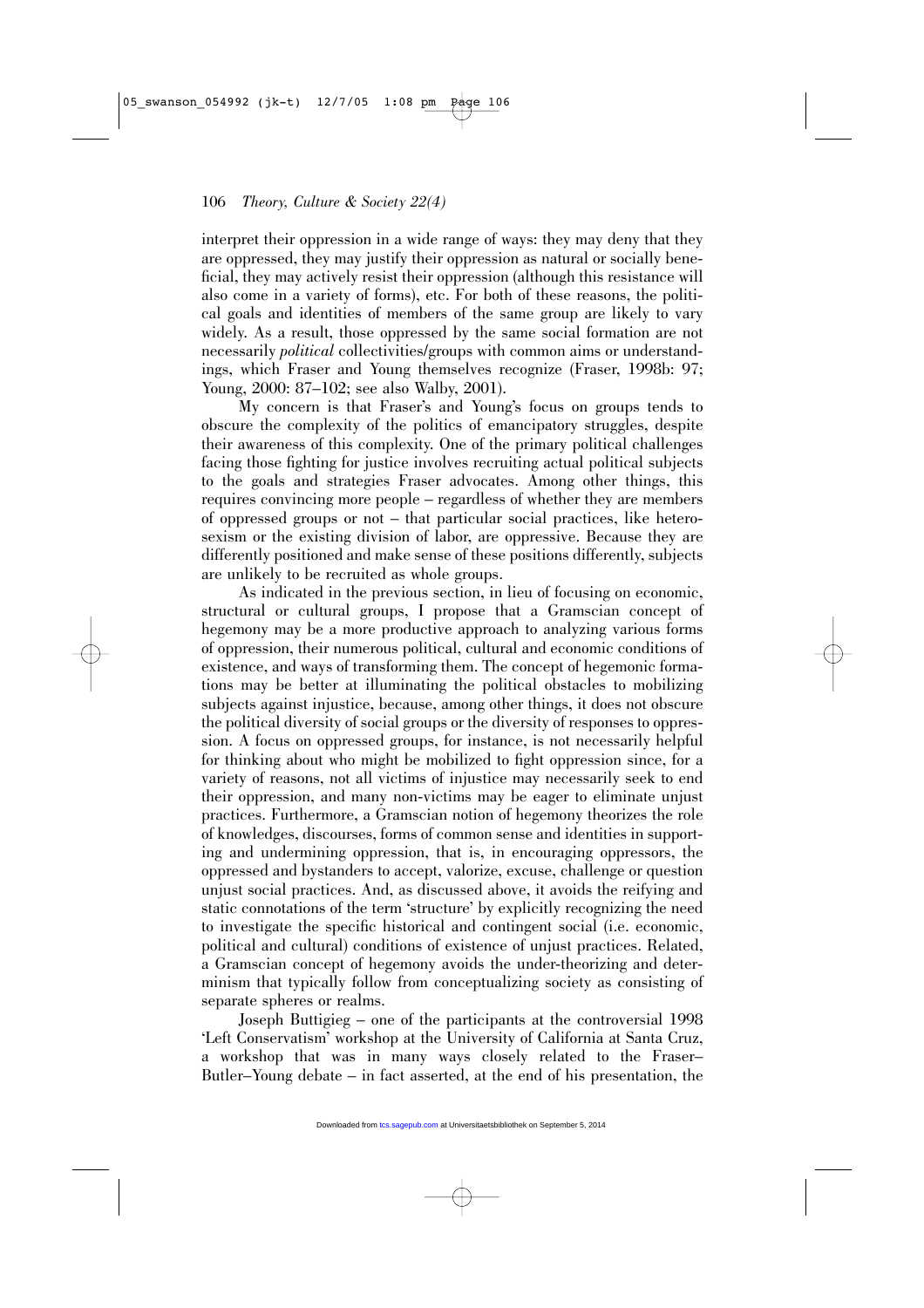utility of the concept of hegemony for theorizing the interrelation of economics and culture.<sup>15</sup> Buttigieg stated:

I have no doubts whatsoever about the need to resist the creation of a division between what one may loosely call a 'cultural left' and a 'socio-economic left'. One would have thought that given the widespread use of the concept of hegemony by so many different currents of the intellectual left, there would be no longer any doubts about the inseparability of the 'cultural' from the 'economic'. Unfortunately, however, the full significance and fruitfulness of this valuable concept are not widely recognized. (1998: paragraph 15)

#### He then quoted Stuart Hall on this topic:

All those who therefore gloss Gramsci's concept of hegemony with the qualifying idea that it is ideological are doing a great disservice to his breadth of thought. Gramsci is deeply alive to the ethical, moral, intellectual, ideological, and cultural *dimensions* of the struggle for hegemony, but hegemony as a concept is not ethical and cultural alone. The culturalist reading of Gramsci has done profound damage. On the other hand, for Gramsci, hegemony cannot be economic alone, in either the first or the last instance. (Hall, 1988: 54; cf. Fraser, 1997d: 95, 153–4)

At least as I conceptualize them, hegemonic formations are messy, complicated, contradictory webs of social relations and practices that shape different parts of the social world in specific and diverse ways, and thus interpellate and affect individuals differently (Swanson, 2002). This conceptual approach enables researchers or activists to choose one aspect of society, for example, capitalism or heterosexism, and to map out some of its *concrete* multiple and contradictory conditions of existence. These conditions of existence (hegemonic apparatuses) are thereby *analytically* grouped together as part of a specific hegemonic formation, but this grouping does not mean that the social processes overdetermining a specific hegemonic formation are ontologically connected or that they necessarily determine or imply each other (Williams, 1977; Buci-Glucksmann, 1980; Laclau and Mouffe, 1985).

Instead of a theory that makes robust substantive claims about how specific political, economic and cultural processes always and necessarily interact and what their effects are – claims that would risk being ahistorical abstractions, determinist and/or essentialist – a Gramscian theory of hegemony is more like a conceptual framework and analytical method, which emphasizes the contingency of human practices and the need for concrete examinations of the actual social processes overdetermining hegemonic formations. Although Smith does not explicitly invoke the concept of hegemony in her critique of the debate between Fraser and Butler, her insistence on the need for 'structured empirical research about specific historical configurations', in order to understand oppression and the politics of opposing it, exactly parallels a Gramscian approach to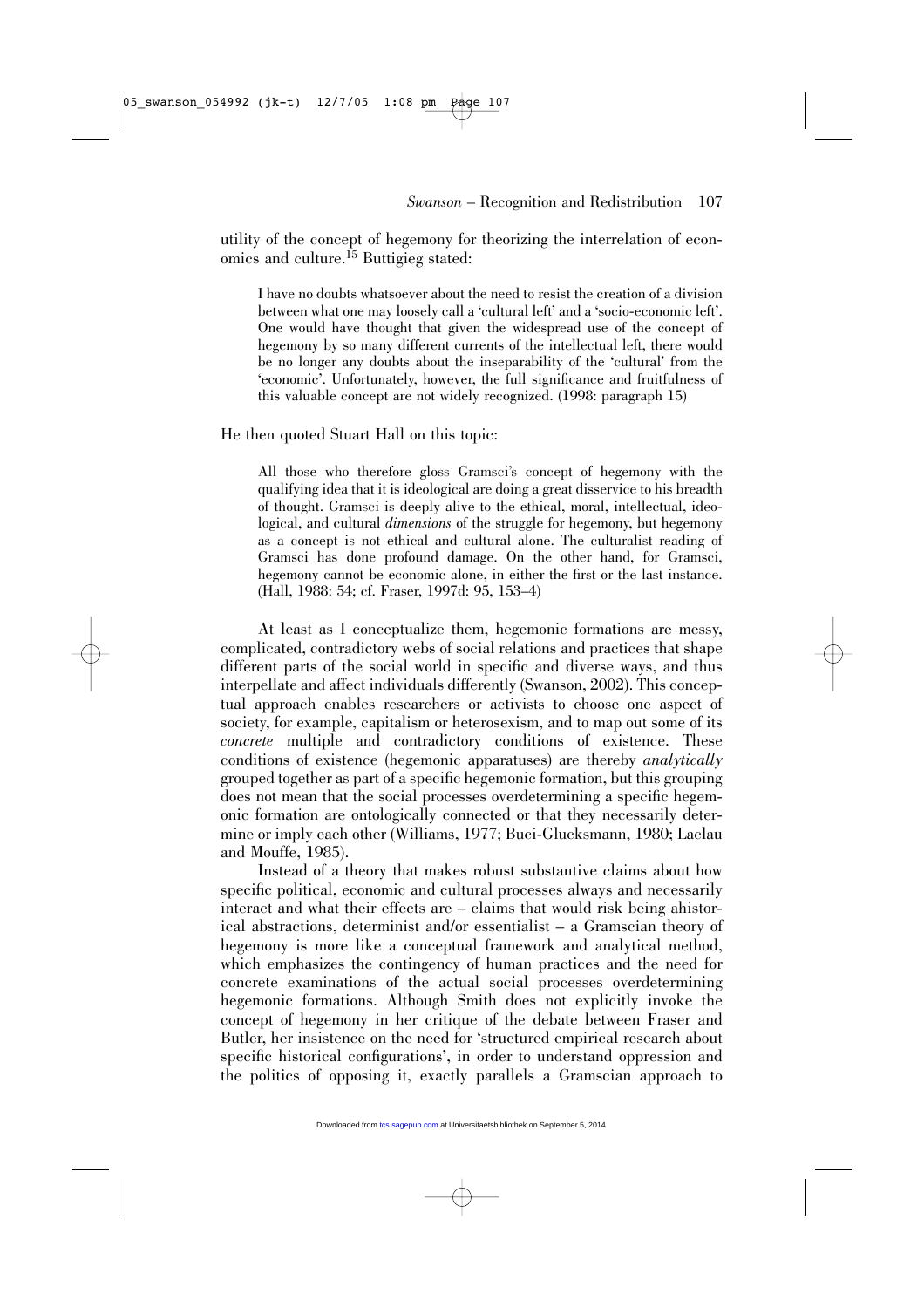hegemony, which she often relies upon herself (2001: 121, see also 1994b, 1998).

By viewing a particular form of oppression as a specific hegemonic formation, the task of politically struggling to change it involves, then, analyzing which political, cultural and economic processes in society tend to contribute to the formation and which tend to undermine it. It also requires formulating alternative practices, discourses and identities that not only are more just, but are also persuasive to people and mobilize them to political action. In this way, Butler's notion of *translation* may be helpful in considering the political tasks associated with counter-hegemonic struggles. Forming alliances between different counter-hegemonic struggles may require 'a difficult labor of translation in which social movements offer up their points of convergence against a backdrop of ongoing contestation' concerning their different strategies and goals (1997c: 269–70).

In my view, Butler's notion of translation and her agonistic, radical vision of democratic politics are more theoretically persuasive and politically promising than Fraser's conceptualization of a comprehensive Left political agenda. Fraser's framework usefully aims at demonstrating that redistributive struggles and struggles for cultural recognition do not necessarily conflict, and that many forms of injustice often have both economic and cultural consequences and causes. But she then claims that, because most forms of oppression are bivalent, at a minimum 'real-world collectivities' should be attentive to issues of both distribution and recognition or, better, 'should prefer socialism plus [cultural/status] deconstruction', that is, a 'doubly transformative approach should become the orientation for a broad range of disadvantaged groups' (1997b: 32, see also 2003: 86–8, 109, 217; Bernans, 2002). Moreover, Fraser has recently argued that her redistribution-recognition framework has the advantage of being a universalist, deontological theory of justice – that is, of being a moral theory instead of an ethical conception of justice – 'that is compatible with a plurality of reasonable views of the good life' (2003: 228–9, see also 2000c, 2001). Although I personally wholeheartedly share Fraser's normative commitment to a wide range of economic and cultural transformative remedies, middle- and upper-class African-American males, for example, will not necessarily conclude that, in addition to struggling against racism, they should also organize against sexism, class exploitation or the unequal distribution of property. They may be fairly indifferent to these latter struggles, because, for example, these struggles continue to appear significantly removed from the problem of racism. Or, they may be deeply invested in perpetuating these forms of oppression, because, for example, they benefit from or see nothing unjust about them.

Smith is probably correct in observing that, at least on this point, Fraser's 'political subject is implicitly constructed in a rational, instrumental, and voluntarist manner'. Smith goes on to ask a series of pertinent questions:

Under what conditions would subjects find themselves drawn to Fraser's progressive course of action? What if radical social change requires more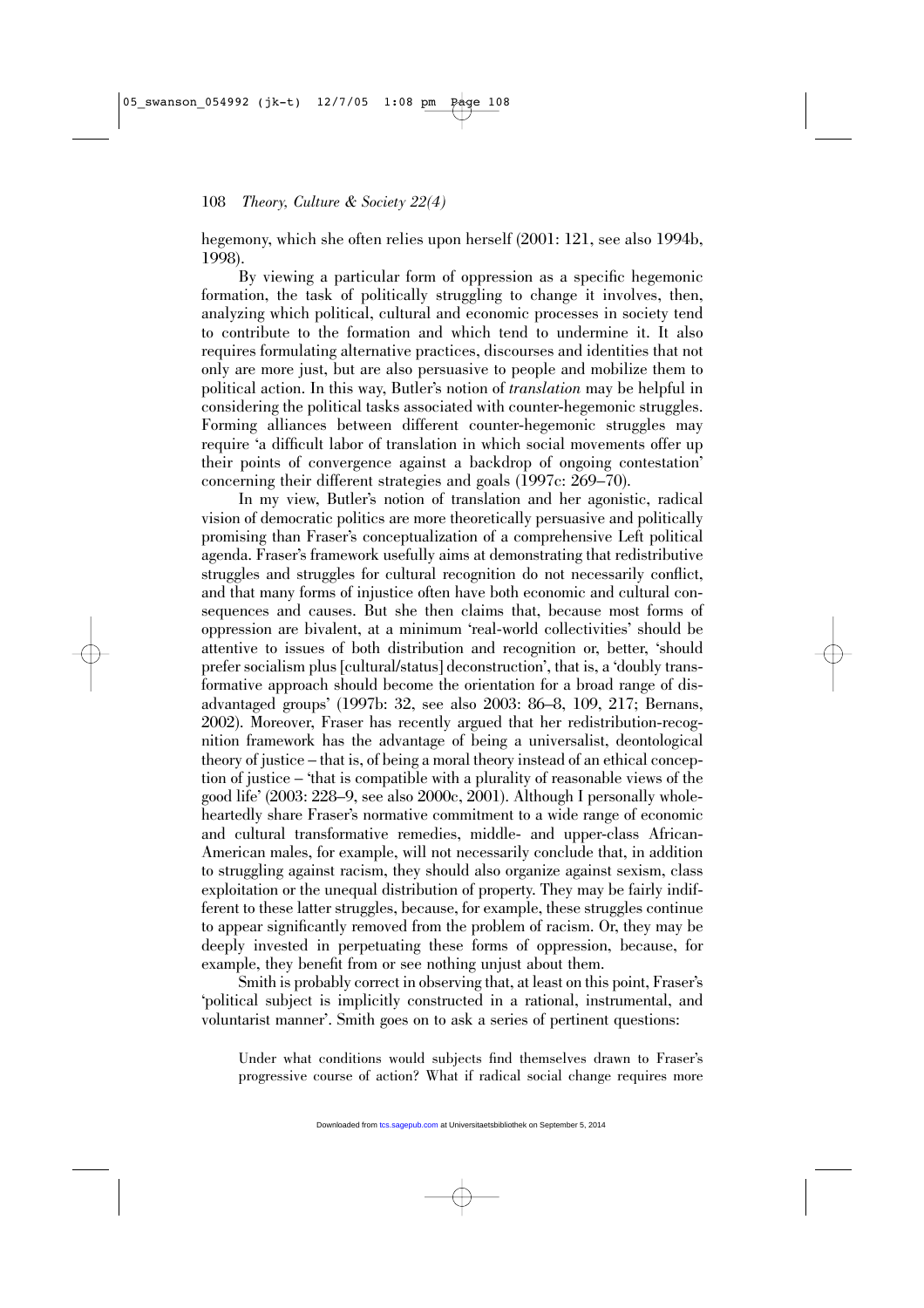than simply convincing existing subjects on the basis of rational arguments that it is in their best interest to fight oppression and exploitation? What if there are no fully self-conscious subjects who can disentangle themselves entirely from the seduction of assimilatory political incitements and coolly decide between 'affirmative' and 'transformative' strategies? What if 'ideology' and 'the unconscious' often play important roles in shaping the subject's investment in a political position? What if the attainment of a political goal requires not just the mobilization of existing subjects but the difficult work of *bringing a whole new subject into being* in the first place? (2001: 116–17, my emphasis)

In order to build a movement struggling for both redistribution and recognition, Fraser sees that it is necessary 'to envision social arrangements that could transform the identities and harmonize the interests of diverse, currently fragmented constituencies' (1997d: 4). Yet, her framework does not contribute sufficiently to the complexities of this specific task. Nor is it clear to what extent the demands of diverse constituencies can be harmonized if we take the value and identity pluralism characteristic of modernity seriously. Hence, the goal of mobilizing a large movement in which *all* members are equally and fully committed to a unified agenda of transformative recognition and redistribution – as Fraser's framework, or at least earlier versions of it, appears to aim for – or even to an agenda including both redistribution and recognition more generally may be illusory, oppressive and divisive (Smith, 1994a; Butler, 1997c; cf. Bernans, 2002).

At the same time, Fraser's conceptualization of emancipatory politics has been improved by her recent emphasis on a dialogical aspect to struggles for justice. Rather than the normative theorist monologically applying the standard of justice as participatory parity, or monologically determining whether the objective (economic) or intersubjective (status/recognition) preconditions for parity of participation exist, the affected parties are to dialogically and discursively apply the norm of participatory parity. Citizens themselves must evaluate the arguments of those claiming they are being denied the economic or status preconditions for participatory parity. Although Fraser does not explain in detail what is open to debate within the dialogical application of participatory parity, presumably it would include not only 'what forms of interaction' (2003: 45) should be organized according to parity of participation, as Fraser mentions, but also *who* deserves to participate as equals, for example, whether criminals, children, pregnant women, sexual minorities, the mentally or physically disabled, and so forth should be ensured parity of participation in specific activities (2001: 41, 2003: 38–45, 229–32).

But (rightly) opening up these basic questions again raises the issue of actually garnering widespread support for these diverse struggles against cultural, political and economic injustice. For instance, women fed up with the sexist division of care work in the household will not necessarily easily or ever come to oppose exploited workers' exclusion from the appropriation and distribution of the surplus they produce within economic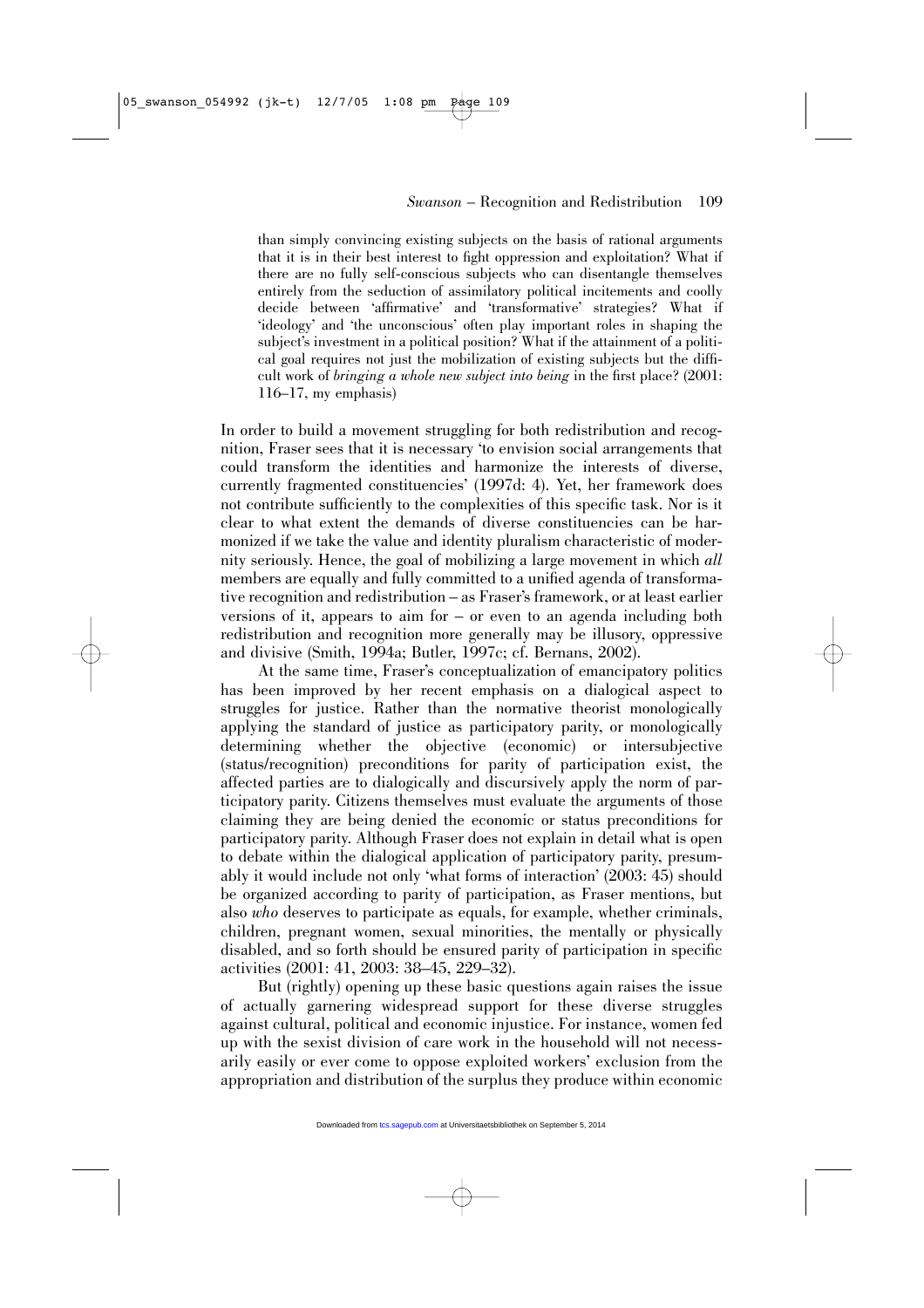enterprises. My concern is that, *despite* her insistence on democratic deliberation, Fraser's claim that she is offering a universalist, deontological theory of justice – a moral conception free of ethics and neutral on questions of the good life – minimizes, if not obscures, deep and possibly partly ineradicable disputes about both *who* deserves to participate and *what practices* should be open to the participation of more people (Fraser, 2003: 228–32).

Similarly, Fraser's approach seems to paper over the profound disagreements among citizens, especially in the United States, concerning the cultural, political and economic preconditions of participatory parity (Fraser, 2003: 228–32). For instance, with their faltering support for elements of the welfare state, downplaying of racial discrimination, and strong notions of individualism and self-sufficiency, all too many Americans do *not* consider 'formal notions of equality as insufficient', appearing to deny that 'economic resources and . . . social standing' are 'institutional prerequisites of participatory parity' (2003: 229). Fraser seems to diminish the properly dialogical character and the political challenges of emancipatory politics, for example, when she argues that:

. . . equal autonomy, *properly understood*, entails the real freedom to participate on a par with others in social life. Anything less fails to capture the full meaning of the equal moral worth of human beings. That idea is not adequately embodied, for example, in equal formal rights that lack 'fair value' due to the absence of the necessary preconditions for their exercise. (2003: 231, my emphasis)

It is not that I disagree with Fraser's account of equality and freedom, but insisting on the 'historical "truth" of the liberal norm of equal autonomy' is not necessarily going to convince all those who are excluded from participatory parity, much less other citizens, that justice involves both redistribution and recognition (2003: 232).

Butler's criticisms of allegedly universalist theories of justice and her subsequent call for translating between the 'competing universals' of different emancipatory struggles therefore seem, to me, to offer a more promising approach. Butler argues that because different counter-hegemonic struggles may be articulating different universalist values (or social imaginaries), understanding the commonalities and differences among these different struggles requires translating between their different universals:

. . . it may be that . . . alternative visions of universality are embedded in socalled particular political formations of resistance to begin with, and that they are no less universal than those that happen to enjoy hegemonic acceptance. . . . Thus, the question for such movements will not be how to relate a particular claim to one that is universal. . . . It may be, rather, one of establishing *practices of translation* among competing notions of universality which ... may nevertheless belong to an overlapping set of social and political aims. Indeed, it seems to me that one of the tasks of the present Left is precisely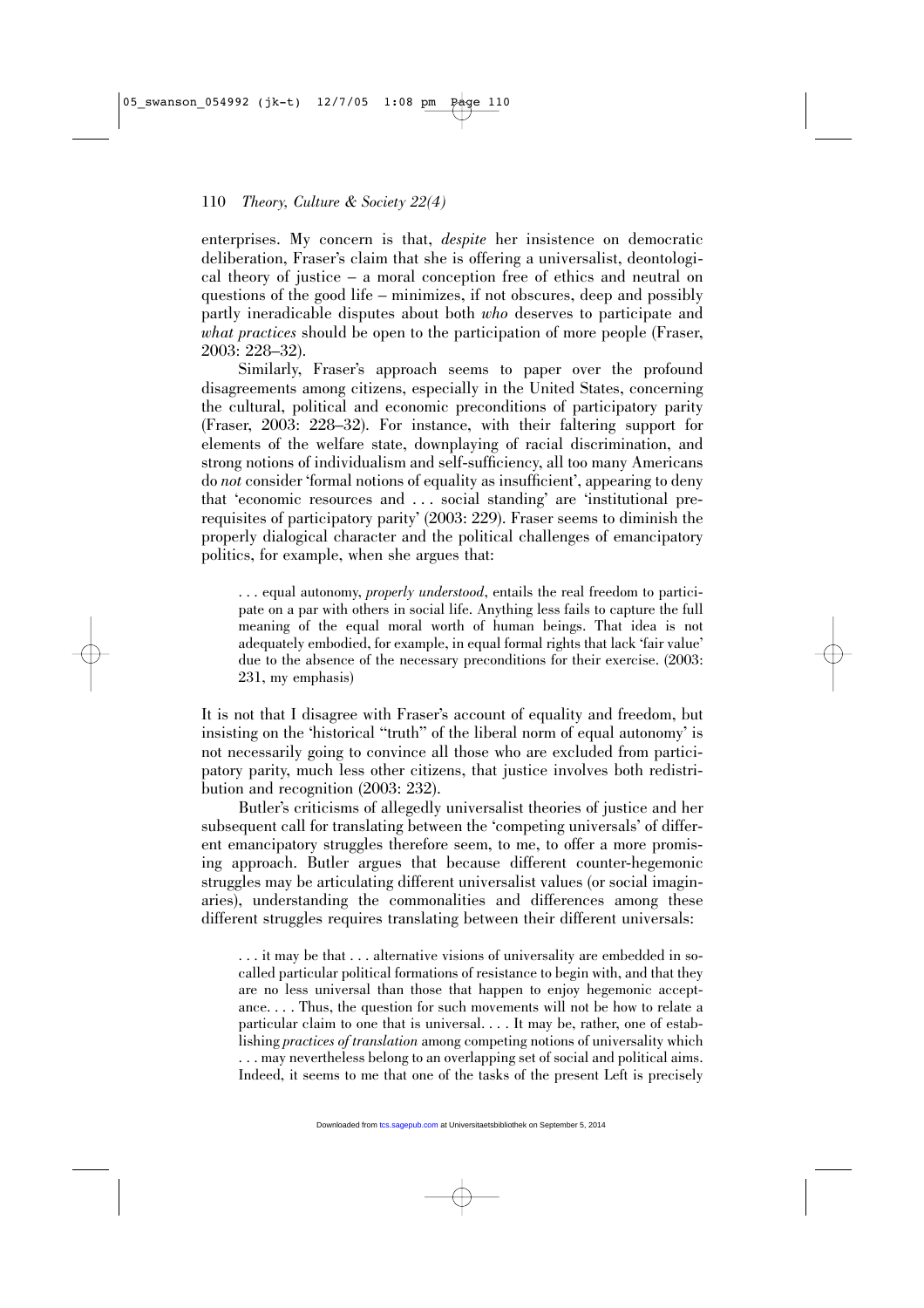to see what basis of commonality there might be among existing movements, but to find such a basis without recourse to transcendental claims.

The translation between these different emancipatory universals 'will have to be one in which the terms in question are not simply redescribed by a dominant discourse. . . . [T]he dominant discourse will have to alter by virtue of admitting the "foreign" vocabulary into its lexicon.' It will involve 'a threading together of those competing terms into an unwieldy movement whose "unity" will be measured by its capacity to sustain, without domesticating, internal differences that keep its own definitions in flux' (2000: 166–8; see also 35–8, 162–4, 177–9, 1997a: 87–91, 1997c: 268–70, 276–7; Smith, 1994a, 1998; Tully, 2000).

#### **Conclusion**

Given that Young, Butler and especially Fraser explicitly state that they do not do or intend many of the things I have questioned or criticized here, it may be that my analysis of their frameworks identifies not so much major problems as apparent ambiguities and tensions in their theories. That is, if their frameworks are pushed in certain ways, it is not clear that their concepts necessarily function in the way they intend. Although I propose the use of additional concepts and a somewhat different analytical framework, I believe that, at least in part, there are similar resources elsewhere in these theorists' work for similarly resolving the tensions I identify.

#### *Notes*

I would like to thank David Ruccio, Mike Featherstone, and the anonymous reviewers for their valuable comments and suggestions.

1. Economic (in)justice might also or alternatively be conceptualized in terms of the normative categories recently proposed by George DeMartino (2003). Building on Resnick and Wolff's anti-economistic Marxian framework, DeMartino constructs an innovative normative scheme involving three distinct aspects of economic justice: productive justice, appropriative justice and distributive justice.

2. It may be that Fraser has only recently added a 'political' category of justice partly because her framework has been attentive to many types of unjust political processes from early on. For instance, she criticizes the androcentric organization of the welfare state, as well as culturally unjust 'marital, divorce, and custody law'; 'immigration, naturalization, and asylum policy'; and 'exclusion or marginalization in public spheres and deliberative bodies' (1998a: 13–14). Yet, in the earlier versions of her framework, Fraser appeared to criticize political processes only insofar as they contributed to economic and cultural forms of injustice, suggesting that she was theoretically neglecting specifically *political* injustices or subsuming them to economic and cultural injustices (1998a: 13–17, 55–7; see also Feldman, 2002).

3. For a related, but somewhat different critique of Fraser on this point, see Phillips (1997), who suggests – correctly, in my view – that Fraser may (inadvertently) end up prioritizing economic justice over cultural justice through her distinction between the cultural and economic. For Fraser's responses to Butler's and Young's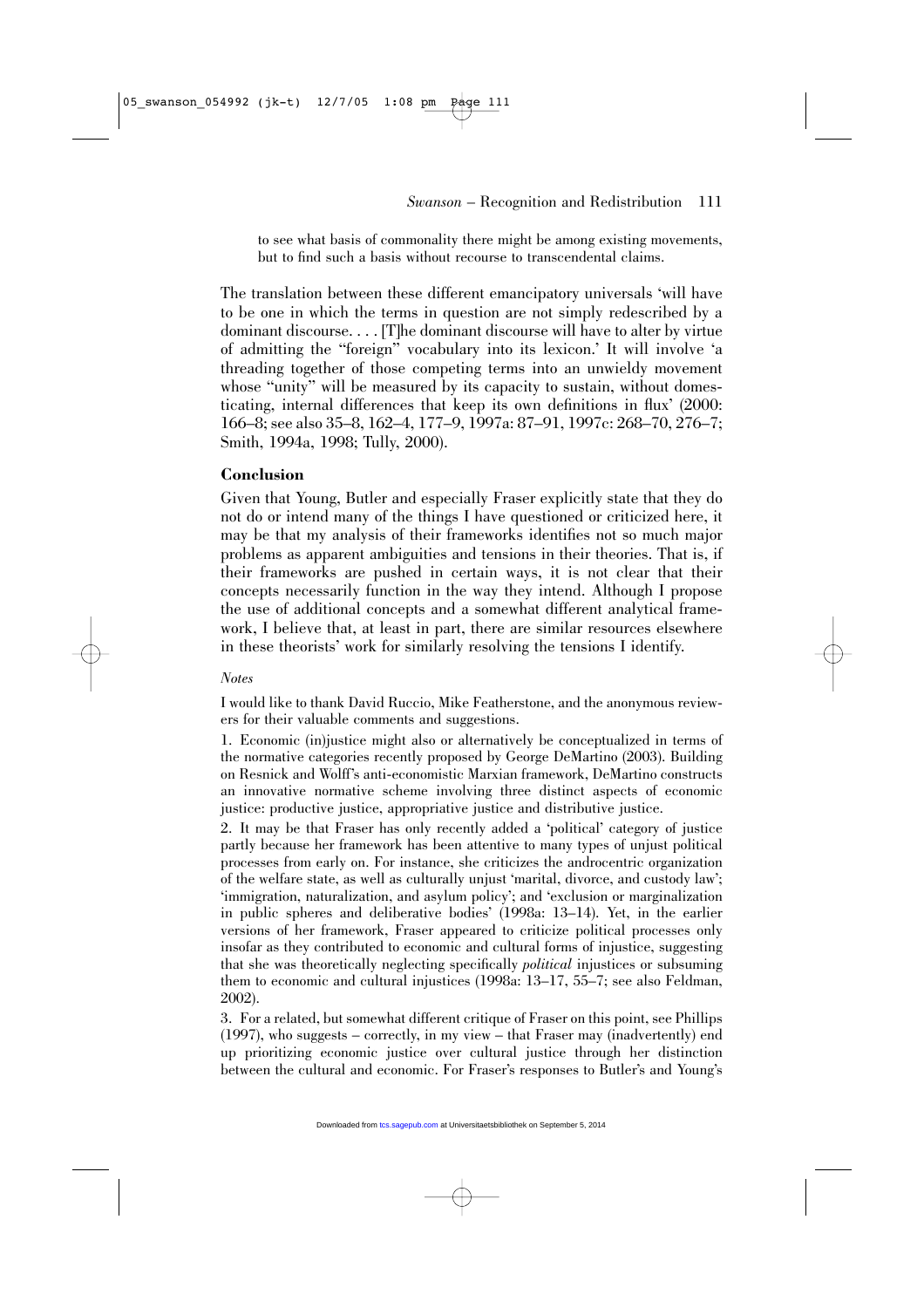criticisms, along with Fraser's criticisms of Young's categories of injustice, see Fraser (1997a: 126–8, 1997c: 197–202, 1997e).

4. See, for example, Laclau and Mouffe (1985), Appadurai (1986), Gudeman (1986), Kopytoff (1986), Amariglio et al. (1988), Callari (1988), Lefort (1988), Ruccio (1991), Amariglio and Callari (1993), Butler (1993), Dallmayr (1993), Amariglio and Ruccio (1994), Zelizer (1994), Buttigieg (1995), Gramsci (1997), Smith (1998) and Watkins (1998).

5. The quotation marks around economic, political and cultural in this example indicate, as just discussed, the *analytical* nature of these categories.

6. Consistent with the notion of overdetermination, Fraser, for instance, argues that not only do various ideologies about contribution and job fit affect wage rates, but so do:

. . . political-economic factors such as the supply of and demand for different types of labor; the balance of power between labor and capital; the stringency of social regulations, including the minimum wage; the availability and cost of productivity enhancing technologies; the ease with which firms can shift their operations to locations where wage rates are lower; the cost of credit; the terms of trade; and international currency exchange rates. (2003: 214–15)

7. Honneth makes a similar point (2001: 54–5, 2003: 142, 153–8, 250–6). For instance, he states:

Contrary to her assurances that she is restricting herself to a 'perspectival dualism', at times Fraser succumbs to the temptation of talking about 'social integration' and 'system integration' in an essentialist sense. . . . [S]he sketches a picture of two different ways of coordinating social action . . . which can certainly influence one another, but nevertheless represent separate domains of reality. (2003: 253)

At the same time, even though Honneth sometimes theorizes 'economic' practices in more detail and the mutual constitution of the economic and cultural in a more persuasive manner than Fraser, he still appears to under-theorize economic practices, as seen, for example, in his discussion of profit maximization (2003: 255–6; cf. Gibson-Graham, 1996: 179–86).

8. This addition to Young's theoretical framework may (or may not) in part be a response to some of Fraser's (1997a, 1997c) criticisms of Young's conceptualizations of groups, affirmation of difference and (alleged) prior neglect of economic sources of inequality.

9. Related, Fraser's allowance that economism or cultural determinism might accurately describe some societies, although neither applies to capitalist societies, is questionable (1998a:  $39, 2000b$ : 111,  $2003$ :  $51-3$ ). For either economism or culturalism to be a plausible analytical approach, a society would seemingly have to be, among other things, fully unified and self-contained, and the single social order/formation determining all its social relations would have to be fully consistent and totalizing. I am doubtful that such conditions ever existed, even in early societies, and even more skeptical that they could ever come about again.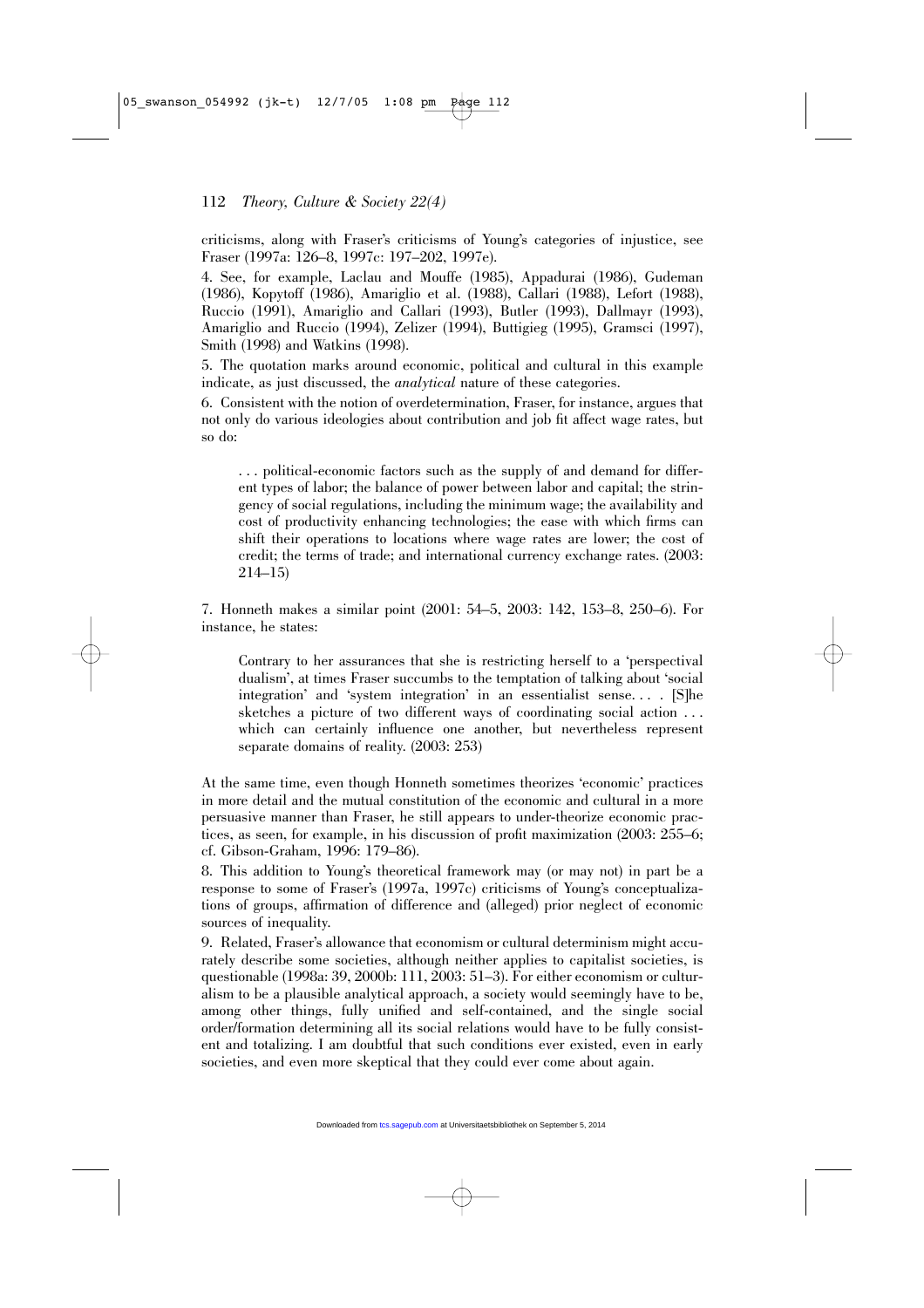10. Tully (2000), Honneth (2001: 53–5, 2003), Yar (2001) and Bernans (2002) make similar arguments on this point, although Honneth and Yar seemingly go too far in tracing all justice claims back to issues of recognition, which may have the effect of prioritizing culture processes over economic processes.

11. As I elaborate elsewhere, I – along with many of the post-structuralist and Marxian theorists upon whom I draw – maintain that, for both political and theoretical reasons, it is important and possible to simultaneously reject voluntarism and insist on individuals' ability to criticize and judge practices as oppressive or not (Swanson, 2002: ch. 4). Although constituted (overdetermined) by the practices and discourses into which they have been interpellated, all people can and do selectively draw on the values and traditions circulating in their social setting in order to guide their own actions and to evaluate critically the social relations surrounding them (Laclau and Mouffe, 1985: 154, 159; Resnick and Wolff, 1989: 33–7; Smith, 1998: 103–9, 184; Laclau, 2000: 85). As Mouffe explains:

. . . it is always possible to distinguish between the just and the unjust, the legitimate and the illegitimate, but this can only be done from within a given tradition, with the help of standards that this tradition provides; in fact, there is no point of view external to all tradition from which one can offer a universal judgment. (1993: 15; see also Lefort, 1988: 2–3, 11–12)

12. This is not to say that a surplus labor definition of class is the only valid concept of class, since a particular concept is to be preferred for specific theoretical, political and ethical reasons (Gibson-Graham, 1996: 52).

13. This latter conceptualization is developed by economist Kenneth Levin in his work on communist/capitalist class hybrids.

14. Although I do not have space to outline my formulation of a Gramscian concept of hegemony in this article, it is based heavily in Gramsci, but is then modified and supplemented by the analytical framework I borrow from Resnick and Wolff (and similar work in political economy) and by the insights of post-structuralist political and feminist theory, especially with regard to concepts of power, the political and subjectivity (Swanson, 2002). Although it has many similarities with Smith's empirically informed Gramscian approach (1994a, 1994b, 1998), it has fewer similarities with Laclau and Mouffe's (1985) theory of hegemony, especially with Laclau's more formalist version (e.g. 2000).

15. The other workshop participants were Chris Connery, Wendy Brown, Judith Butler and Paul Bové. The transcripts of their remarks and of the workshop question and answer period are published in vol. 2, issues 2 and 3 of the online journal *Theory & Event* (1998).

#### *References*

Amariglio, Jack L. and Antonio Callari (1993) 'Marxian Value Theory and the Problem of the Subject: The Role of Commodity Fetishism', pp. 182–216 in Emily Apter and William Pietz (eds) *Fetishism as Cultural Discourse*. Ithaca, NY: Cornell University Press.

Amariglio, Jack L. and David F. Ruccio (1994) 'Postmodernism, Marxism, and the Critique of Modern Economic Thought', *Rethinking Marxism* 7(3): 7–35.

Amariglio, Jack L., Stephen A. Resnick and Richard D. Wolff (1988) 'Class, Power,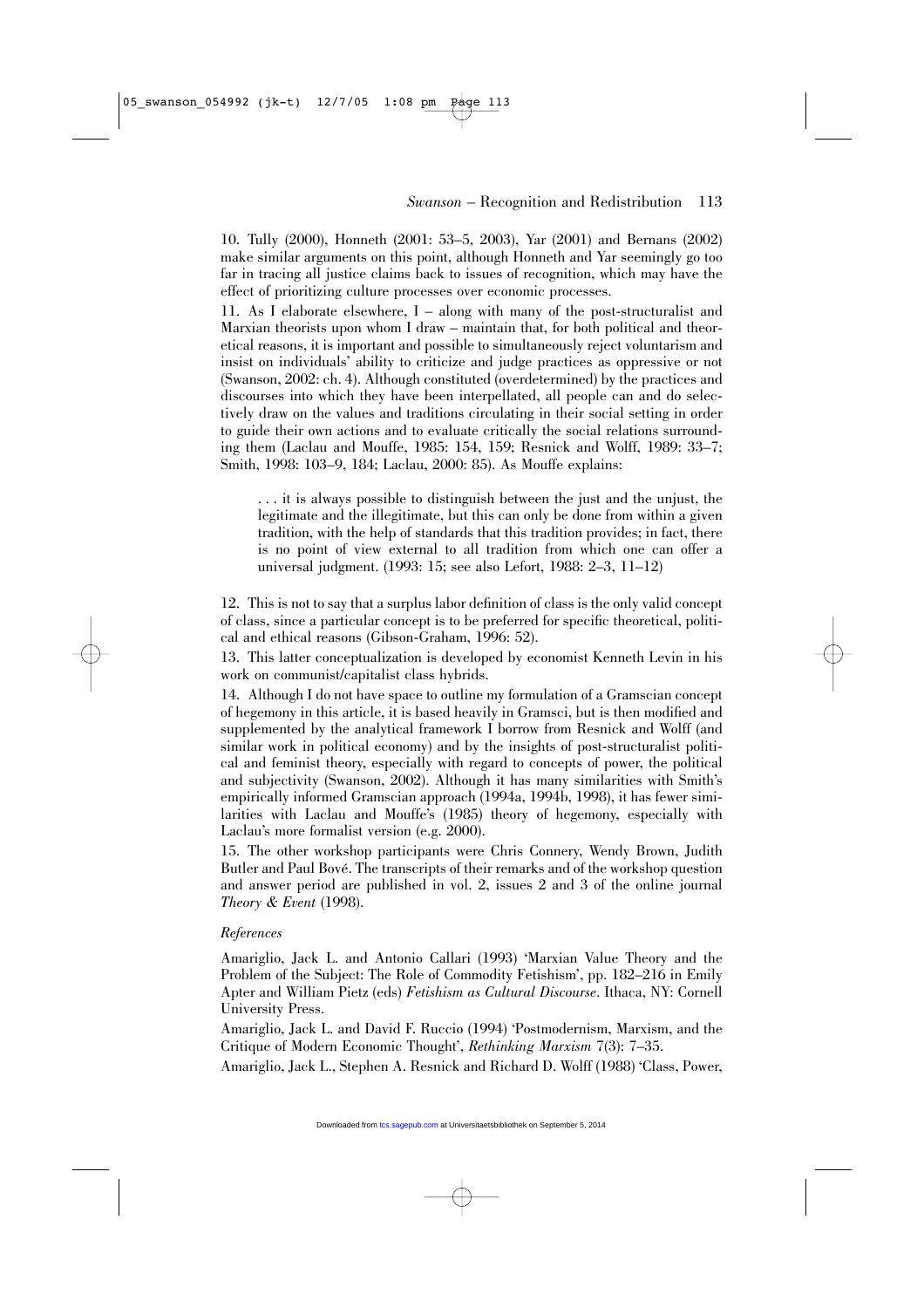and Culture', pp. 487–501 in Cary Nelson and Lawrence Grossberg (eds) *Marxism and the Interpretation of Culture*. Chicago: University of Illinois Press.

Appadurai, Arjun (1986) 'Introduction: Commodities and the Politics of Value', in Arjun Appadurai (ed.) *The Social Life of Things: Commodities in Cultural Perspective*. New York: Cambridge University Press.

Bernans, David (2002) 'Merely Economic? Surplus Extraction, Maldistribution, and Misrecognition', *Rethinking Marxism* 14(1): 49–66.

Boyd, Susan B. (1999) 'Family, Law and Sexuality: Feminist Engagements', *Social & Legal Studies* 8(3): 369–90.

Brown, Wendy (1995) *States of Injury: Power and Freedom in Late Modernity*. Princeton, NJ: Princeton University Press.

Buci-Glucksmann, Christine (1980) *Gramsci and the State*, trans. David Fernbach. London: Lawrence and Wishart.

Butler, Judith (1993) *Bodies that Matter: On the Discursive Limits of 'Sex'*. New York: Routledge.

Butler, Judith (1995) 'Contingent Foundations: Feminism and the Question of "Postmodernism"' and 'For a Careful Reading', pp. 35–57, 127–43 in Seyla Benhabib, Judith Butler, Drucilla Cornell and Nancy Fraser, *Feminist Contentions: A Philosophical Exchange*. New York: Routledge.

Butler, Judith (1997a) *Excitable Speech: A Politics of the Performative*. New York: Routledge.

Butler, Judith (1997b) 'Further Reflections on the Conversations of Our Time', *diacritics* 27(1): 13–15.

Butler, Judith (1997c) 'Merely Cultural', *Social Text* 52/53 15(3–4): 265–77. (Also published in *New Left Review* 227: 33–44, 1998.)

Butler, Judith (1999) 'On Speech, Race and Melancholia: An Interview with Judith Butler', Vikki Bell (13 May 1997), *Theory, Culture & Society* 16(2): 163–74.

Butler, Judith (2000) 'Restaging the Universal: Hegemony and the Limits of Formalism', 'Competing Universalities' and 'Dynamic Conclusions', pp. 11–43, 136–81, 263–80 in Judith Butler, Ernesto Laclau and Slavoj Žižek, *Contingency, Hegemony, Universality: Contemporary Dialogues on the Left*. New York: Verso.

Buttigieg, Joseph A. (1995) 'Gramsci on Civil Society', *boundary 2* 22(3): 1–32.

Buttigieg, Joseph A. (1998) 'Left Conservatism, III', *Theory & Event* 2(2), URL: http://muse.jhu.edu/journals/tae/.

Callari, Antonio (1988) 'Some Developments in Marxian Theory Since Schumpeter', pp. 227–58 in William O. Thweatt (ed.) *Classical Political Economy: A Survey of Recent Literature*. Boston, MA: Kluwer Academic Publishers.

Community Economies Collective (2001) 'Imagining and Enacting Noncapitalist Futures', *Socialist Review* 28(3–4): 93–135.

Dallmayr, Fred (1993) 'Postmetaphysics and Democracy', *Political Theory* 21(1): 101–27.

DeMartino, George (2003) 'Realizing Class Justice', *Rethinking Marxism* 15(1): 1–31.

Derrida, Jacques (1982) 'Signature Event Context', *Margins of Philosophy*, trans. Alan Bass. Chicago, IL: University of Chicago Press.

Feldman, Leonard C. (2002) 'Redistribution, Recognition, and the State: The Irreducibly Political Dimension of Injustice', *Political Theory* 30(3): 410–40.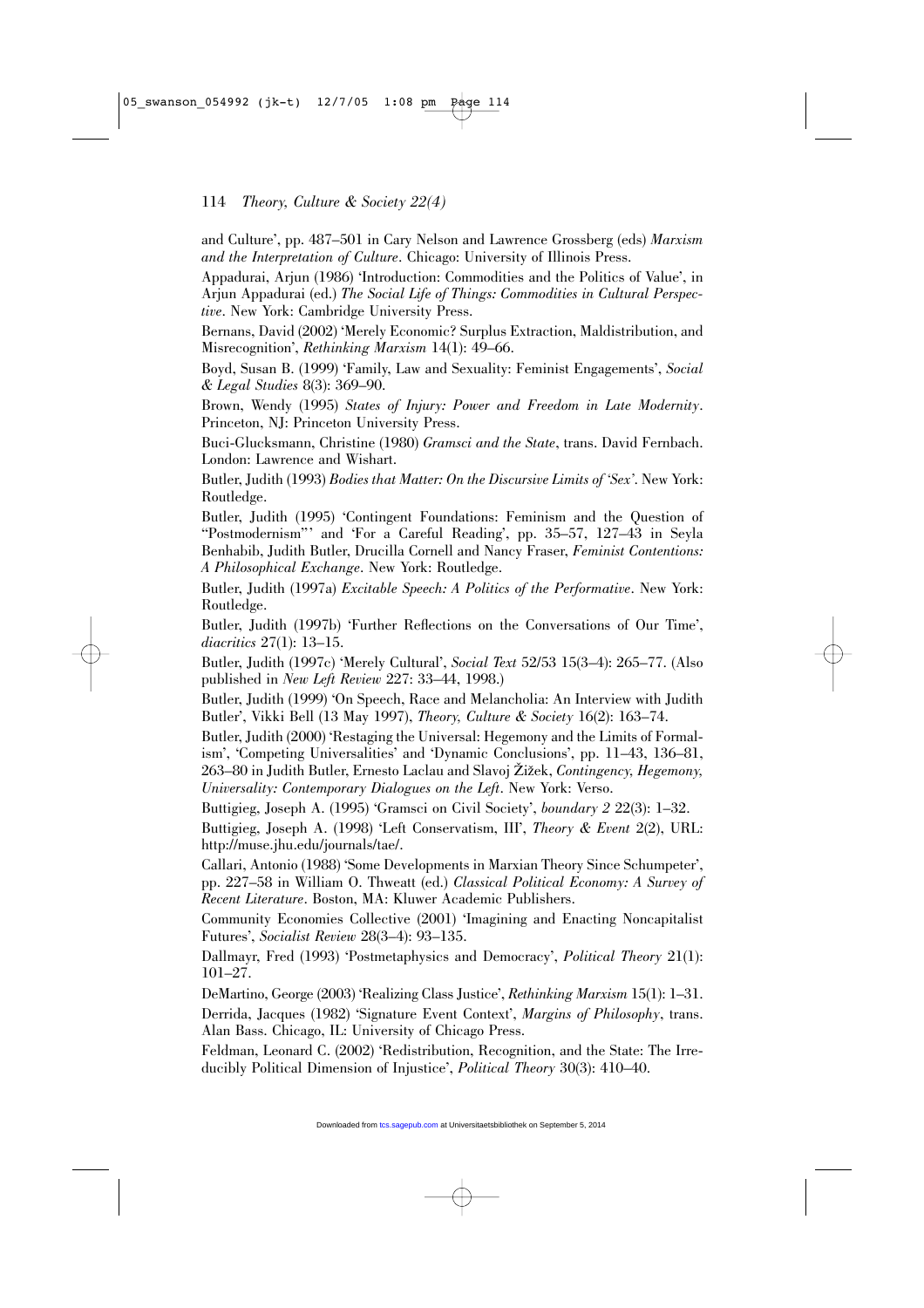Foucault, Michel (1980) *Power/Knowledge: Selected Interviews and Other Writings, 1972–1977*, ed. Colin Gordon, trans. Colin Gordon et al. New York: Pantheon Books. Fraser, Nancy (1997a) 'A Rejoinder to Iris Young', *New Left Review* 223: 126–9.

Fraser, Nancy (1997b) 'From Redistribution to Recognition? Dilemmas of Justice

in a "Postsocialist" Age', pp. 11–39 in *Justice Interruptus*. New York: Routledge.

Fraser, Nancy (1997c) 'Culture, Political Economy, and Difference: On Iris Young's *Justice and the Politics of Difference*', pp. 189–205 in *Justice Interruptus*. New York: Routledge.

Fraser, Nancy (1997d) *Justice Interruptus: Critical Reflections on the 'Postsocialist' Condition*. New York: Routledge.

Fraser, Nancy (1997e) 'Heterosexism, Misrecognition, and Capitalism: A Response to Judith Butler', *Social Text* 52/53 15(3–4): 279–89. (Also published in *New Left Review* 228: 140–9, 1998.)

Fraser, Nancy (1997f) 'Multiculturalism, Antiessentialism, and Radical Democracy: A Genealogy of the Current Impasse in Feminist Theory', pp. 173–88 in *Justice Interruptus*. New York: Routledge.

Fraser, Nancy (1998a) 'Social Justice in the Age of Identity Politics: Redistribution, Recognition, and Participation', *Tanner Lectures on Human Values*. Salt Lake City: University of Utah Press.

Fraser, Nancy (1998b) 'A Future for Marxism', *New Politics* 6(4): 95–8.

Fraser, Nancy (2000a) 'Why Overcoming Prejudice is Not Enough: A Rejoinder to Richard Rorty', *Critical Horizons* 1(1): 21–8.

Fraser, Nancy (2000b) 'Rethinking Recognition', *New Left Review* 3: 107–20.

Fraser, Nancy (2000c) 'Recognition without Ethics?', pp. 95–126 in Marjorie Garber, Beatrice Hanssen and Rebecca L. Walkowitz (eds) *The Turn to Ethics*. New York: Routledge.

Fraser, Nancy (2001) 'Recognition without Ethics?', *Theory, Culture & Society* 18(2–3): 21–42.

Fraser, Nancy (2003) 'Social Justice in the Age of Identity Politics: Redistribution, Recognition, and Participation' and 'Distorted Beyond All Recognition: A Rejoinder to Axel Honneth', in Nancy Fraser and Axel Honneth, *Redistribution or Recognition? A Political-Philosophical Exchange*, trans. Joel Golb, James Ingram and Christiane Wilke. New York: Verso.

Gibson-Graham, J.K. (1996) *The End of Capitalism (As We Knew It): A Feminist Critique of Political Economy*. Cambridge, MA: Blackwell.

Gibson-Graham, J.K. (2003) 'An Ethics of the Local', *Rethinking Marxism* 15(1): 49–74.

Gibson-Graham, J.K., Stephen A. Resnick and Richard D. Wolff (2000) 'Introduction: Class in a Poststructuralist Frame', in J.K. Gibson-Graham, Stephen A. Resnick and Richard D. Wolff (eds) *Class and its Others*. Minneapolis: Minnesota University Press.

Gitlin, Todd (1995) *Twilight of Common Dreams*. New York: Metropolitan Books.

Graham, Julie (2000) 'Re/articulating Class and Community', paper presented at Conference on Social Theory, University of Kentucky-Lexington, 11–13 May.

Gramsci, Antonio (1997) *Selections from the Prison Notebooks*, trans. and ed. Quintin Hoare and Geoffrey Nowell Smith. New York: International Publishers.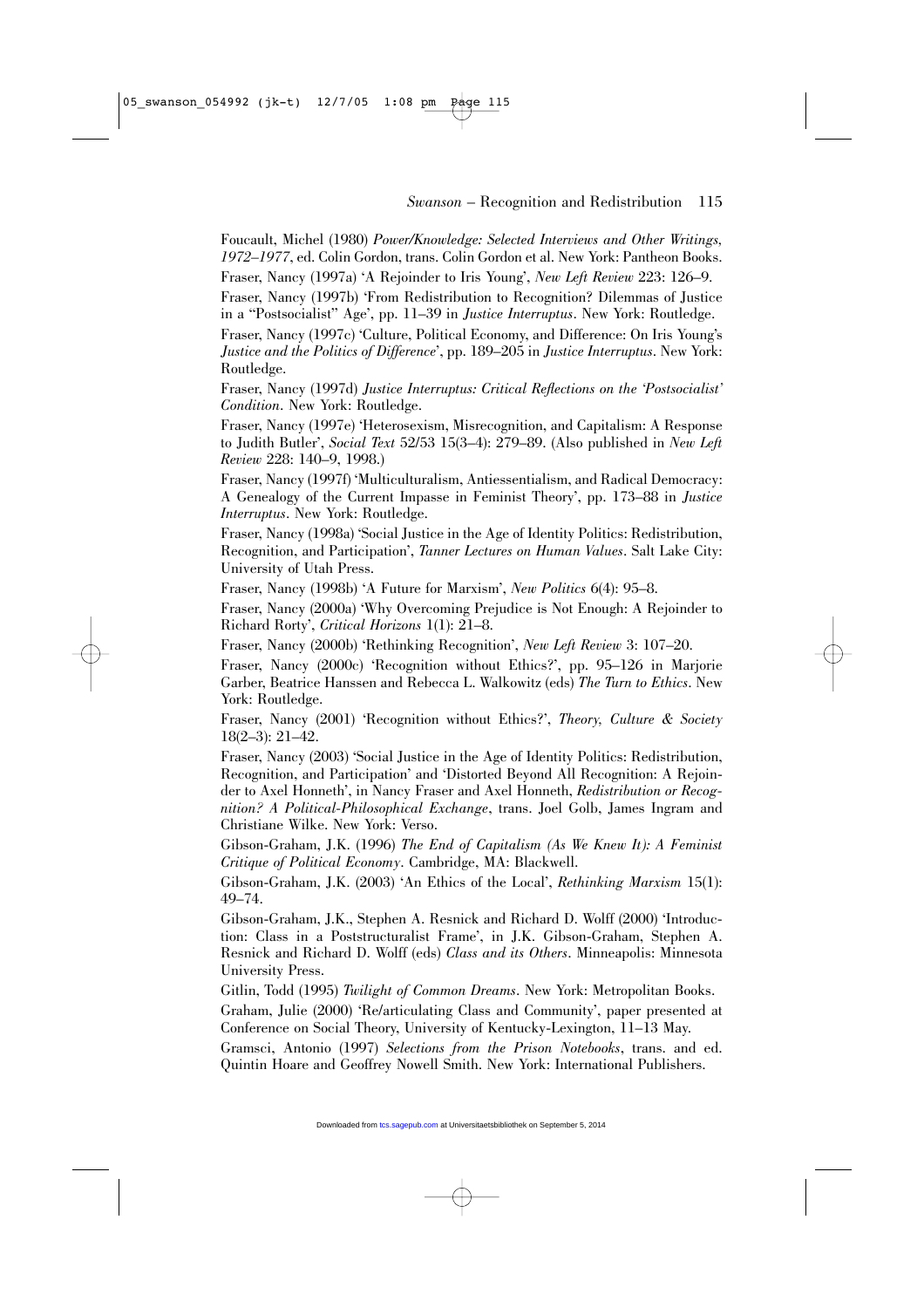Gudeman, Stephen (1986) *Economics as Culture: Models and Metaphors of Livelihood*. Boston, MA: Routledge and Kegan Paul.

Hall, Stuart (1985) 'Signification, Representation, Ideology: Althusser and the Poststructuralist Debates', *Critical Studies in Mass Communications* 2(2): 91–114.

Hall, Stuart (1988) 'The Toad in the Garden: Thatcherism among the Theorists', pp. 35–57 in Cary Nelson and Lawrence Grossberg (eds) *Marxism and the Interpretation of Culture*. Chicago: University of Illinois Press.

Harvey, David (1996) *Justice, Nature and the Geography of Difference*. Oxford: Blackwell.

Honneth, Axel (2001) 'Recognition or Redistribution? Changing Perspectives on the Moral Order of Society', *Theory, Culture & Society* 18(2–3): 43–55.

Honneth, Axel (2003) 'Redistribution as Recognition: A Response to Nancy Fraser' and 'The Point of Recognition: A Rejoinder to the Rejoinder', in Nancy Fraser and Axel Honneth, *Redistribution or Recognition? A Political-Philosophical Exchange*, trans. Joel Golb, James Ingram and Christiane Wilke. New York: Verso.

Kopytoff, Igor (1986) 'The Cultural Biography of Things: Commoditization as Process', in Arjun Appadurai (ed.) *The Social Life of Things: Commodities in Cultural Perspective*. New York: Cambridge University Press.

Laclau, Ernesto (2000) 'Identity and Hegemony: The Role of Universality in the Constitution of Political Logics', 'Structure, History and the Political' and 'Constructing Universality', pp. 44–89, 182–212, 281–307 in Judith Butler, Ernesto Laclau and Slavoj Žižek, *Contingency, Hegemony, Universality: Contemporary Dialogues on the Left*. New York: Verso.

Laclau, Ernesto and Chantal Mouffe (1985) *Hegemony and Socialist Strategy: Towards a Radical Democratic Politics*. London: Verso.

Lefort, Claude (1988) *Democracy and Political Theory*, trans. David Macey. Minneapolis, MN: University of Minnesota Press.

McIntyre, Richard (1996) 'Mode of Production, Social Formation, and Uneven Development, Or, Is There Capitalism in American?', pp. 231–53 in Antonio Callari and David F. Ruccio (eds) *Postmodern Materialism and the Future of Marxist Theory: Essays in the Althusserian Tradition*. Hanover, NH: Wesleyan University Press.

Madra, Yahya Mete (2000) 'The Empty Subject of Class Analysis: A Methodological Approach', paper presented at 'Marxism 2000', The Fourth International Gala Conference of *Rethinking Marxism*, University of Massachusetts-Amherst, 21–4 Sept.

Madra, Yahya Mete (2001) 'The Subject of Class Analysis: Towards a Political Conceptualization of Economic Methodology', PhD dissertation prospectus, Dept of Economics, University of Massachusetts-Amherst.

Mouffe, Chantal (1993) *The Return of the Political*. New York: Verso.

Phillips, Anne (1997) 'From Inequality to Difference: A Severe Case of Displacement?', *New Left Review* 224: 143–53.

Polanyi, Karl (1957) *The Great Transformation: The Political and Economic Origins of Our Time*. Boston, MA: Beacon Press.

Resnick, Stephen A. and Richard D. Wolff (1988) 'Communism: Between Class and Classless', *Rethinking Marxism* 1(1): 14–42.

Resnick, Stephen A. and Richard D. Wolff (1989) *Knowledge and Class: A Marxian Critique of Political Economy*. Chicago, IL: University of Chicago Press.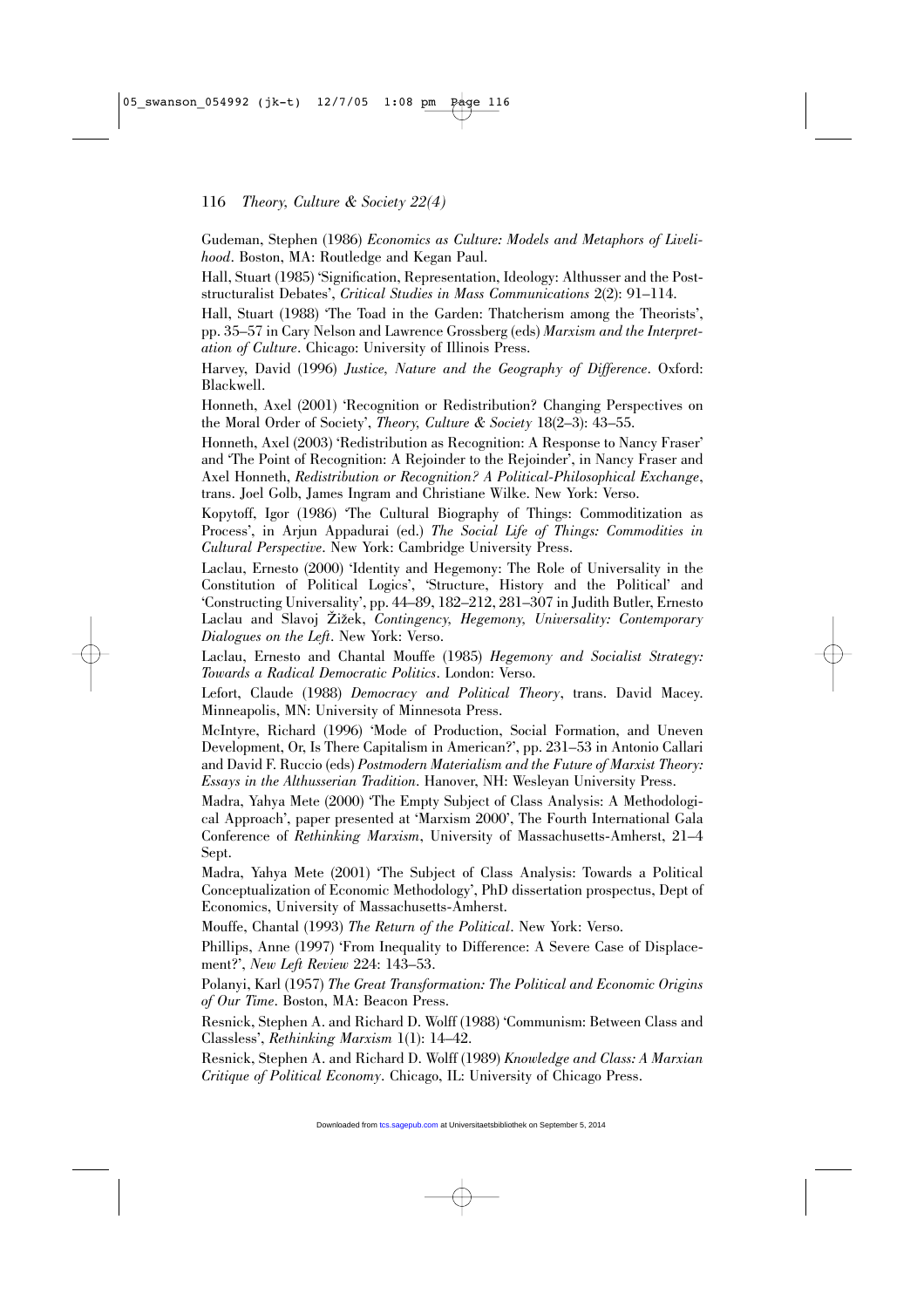Resnick, Stephen A. and Richard D. Wolff (1996) 'Markets, Private Property, Socialism, and Capitalism', pp. 119–42 in Chronis Polychroniou and Harry R. Targ (eds) *Marxism Today: Essays on Capitalism, Socialism and Strategies for Social Change*. Westport, CT: Praeger.

Rorty, Richard (2000) 'Is "Cultural Recognition" a Useful Notion for Leftist Politics?', *Critical Horizons* 1(1): 7–20.

Ruccio, David F. (1991) 'When Failure Becomes Success: Class and the Debate over Stabilization and Adjustment', *World Development* 19(10): 1315–34.

Sayer, Andrew (1999) 'Valuing Culture and Economy', pp. 53–75 in Larry Ray and Andrew Sayer (eds) *Culture and Economy after the Cultural Turn*. Thousand Oaks, CA: Sage.

Smith, Anna Marie (1994a) 'Hegemony Trouble: The Political Theories of Judith Butler, Ernesto Laclau and Chantal Mouffe', in Jeffrey Weeks (ed.) *The Lesser Evil and the Greater Good: The Theory and Politics of Social Diversity*. London: Rivers Oram Press.

Smith, Anna Marie (1994b) *New Right Discourse on Race and Sexuality*. Cambridge: Cambridge University Press.

Smith, Anna Marie (1998) *Laclau and Mouffe: The Radical Democratic Imaginary*. New York: Routledge.

Smith, Anna Marie (2001) 'Missing Poststructuralism, Missing Foucault: Butler and Fraser on Capitalism and the Regulation of Sexuality', *Social Text* 19(2): 103–25.

Swanson, Jacinda (2002) 'Politicizing the Economic: Capitalist Hegemony, Procedural Liberalism, and Popular Discourse', PhD dissertation, Dept of Political Science, University of Notre Dame.

Tully, James (2000) 'Struggles over Recognition and Distribution', *Constellations* 7(4): 469–82.

Walby, Sylvia (2001) 'From Community to Coalition: The Politics of Recognition as the Handmaiden of the Politics of Equality in an Era of Globalization', *Theory, Culture & Society* 18(2–3): 113–35.

Watkins, Evan (1998) *Everyday Exchanges: Marketwork and Capitalist Common Sense*. Stanford, CA: Stanford University Press.

Williams, Raymond (1977) *Marxism and Literature*. Oxford: Oxford University Press.

Wolff, Richard D. and Stephen A. Resnick (1987) *Economics: Marxian Versus Neoclassical*. Baltimore, MD: Johns Hopkins University Press.

Yar, Majid (2001) 'Beyond Nancy Fraser's "Perspectival Dualism"', *Economy and Society* 30(3): 288–303.

Young, Iris Marion (1990) *Justice and the Politics of Difference*. Princeton, NJ: Princeton University Press.

Young, Iris Marion (1997) 'Unruly Categories: A Critique of Nancy Fraser's Dual Systems Theory', *New Left Review* 222: 147–60.

Young, Iris Marion (2000) 'Social Difference as a Political Resource', pp. 81–120 in *Inclusion and Democracy*. New York: Oxford University Press.

Zelizer, Viviana A. (1994) *The Social Meaning of Money*. New York: Basic Books.